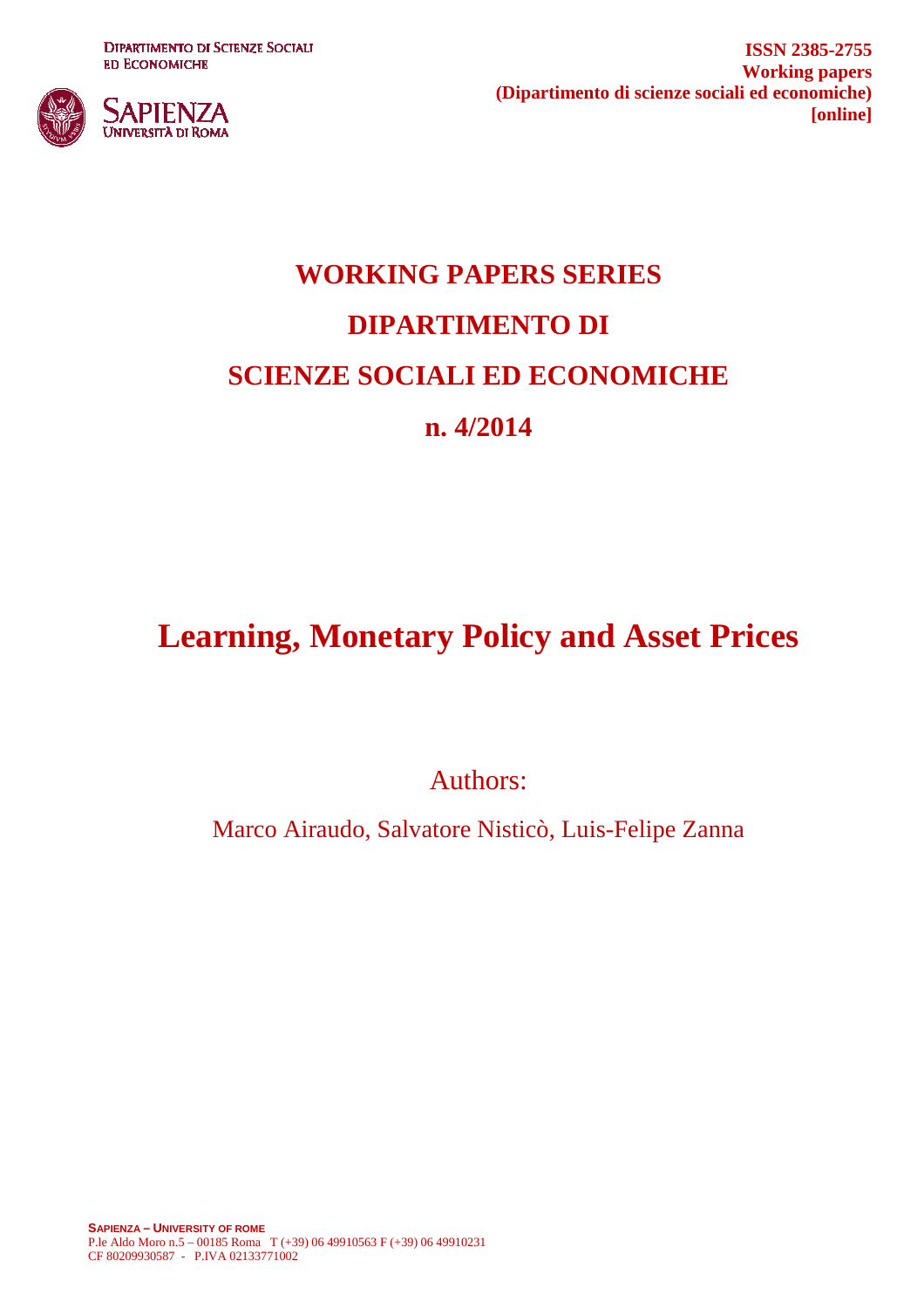## Learning, Monetary Policy and Asset Prices<sup>∗</sup>

Marco Airaudo<sup>†</sup> Salvatore Nisticò<sup>‡</sup> Luis-Felipe Zanna<sup>§</sup>

#### Abstract

We explore the stability properties of interest rate rules granting an explicit response to stock prices in a New-Keynesian DSGE model populated by Blanchard-Yaari non-Ricardian households. The constant turnover between long-time stock holders and asset-poor newcomers generates a financial wealth channel where the wedge between current and expected future aggregate consumption is affected by the market value of financial wealth, making stock prices non-redundant for the business cycle. We find that if the financial wealth channel is sufficiently strong responding to stock prices enlarges the policy space for which the rational expectations equilibrium is both determinate and learnable (in the E-stability sense of Evans and Honkapohja, 2001). In particular, the Taylor principle ceases to be necessary, and also mildly passive policy responses to inflation lead to determinacy and E-stability. Our results appear to be more prominent in economies characterized by a lower elasticity of substitution across differentiated products and/or more rigid labor markets.

Keywords: Learning; Expectational Stability; Interest Rate Rules; Multiple Equilibria; Determinacy,

Stock Prices JEL Classifications: E4, E5

<sup>∗</sup>The authors have benefited from comments and conversations with James Bullard, Efrem Castelnuovo, Urban Jermann, Tommaso Monacelli, Francesco Sangiorgi, Eric Schaling, Ulf Sodestrom, Harald Uhlig, and seminar/conference participants at Collegio Carlo Alberto, University of Padova, Bocconi University, St. Louis Fed, Cleveland Fed, Drexel University, EPFL (Lausanne), Swiss National Bank, Norges Bank, Bank of England, Australian National University, University of Adelaide, University of Canterbury, University of Otago, the Spring Meeting for Young Economists (Hamburg) and the European Economic Association (Budapest). The views expressed in this paper are solely the responsibility of the authors and should not be interpreted as reflecting the view of International Monetary Fund.

†Corresponding Author. School of Economics, LeBow College of Business, Drexel University, 3220 Market Street, Philadelphia, PA 19104. Email: marco.airaudo@drexel.edu.

‡Universit`a degli Studi di Roma "La Sapienza" and LUISS Guido Carli, P.le Aldo Moro 5, 00185 Roma, Italy. Email: salvatore.nistico@uniroma1.it

§Research Department, International Monetary Fund, 700 19th Street, N.W., Washington, D.C., 20431. Email: fzanna@imf.org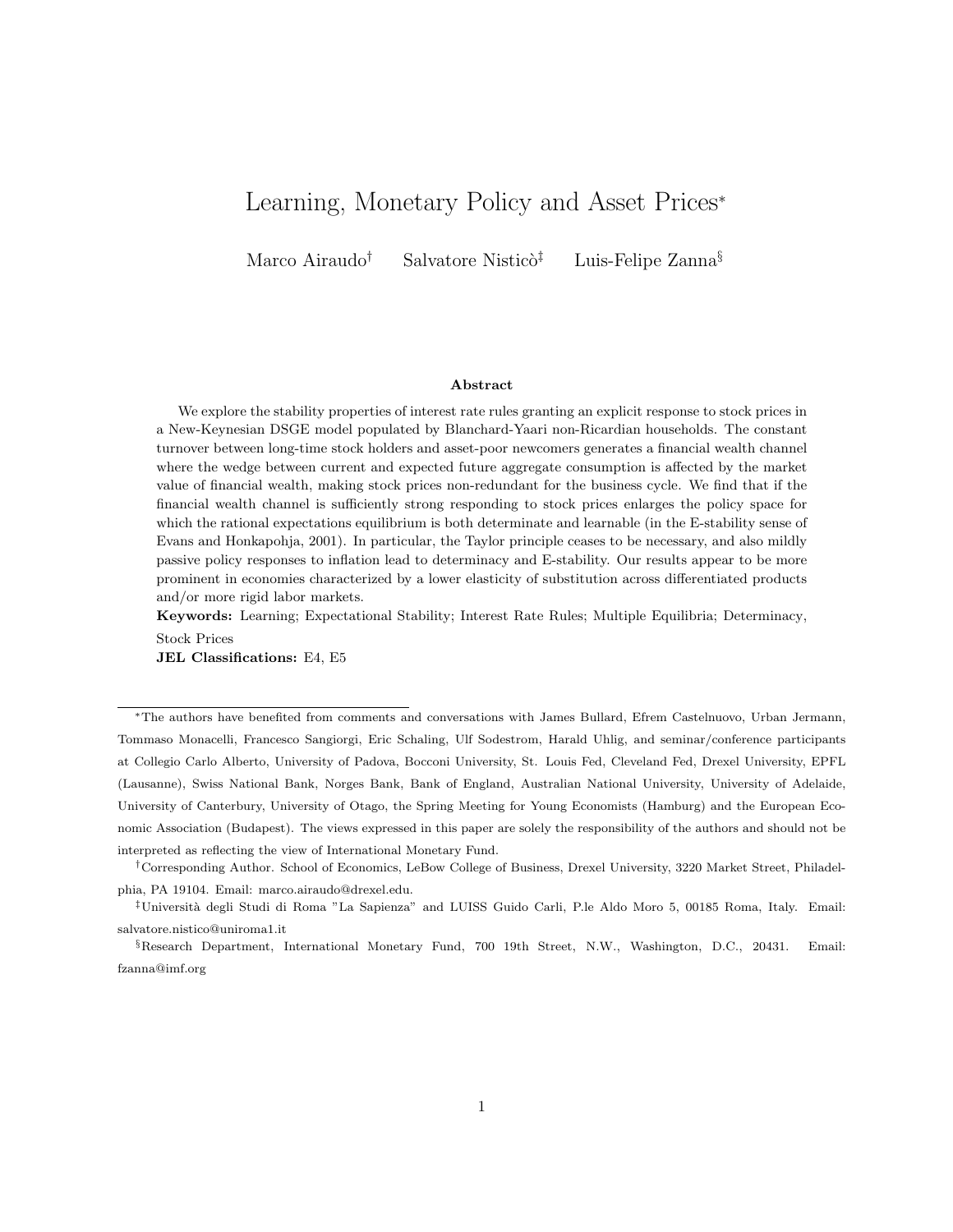## 1 Introduction

Since the burst of the dot.com bubble in early 2000, the interaction between financial markets and aggregate fluctuations has become one of the main topics of research in macroeconomics. The strong shift of private savings towards the stock market and real estate witnessed over the last fifteen years, both in the U.S. and other developed economies, seems to suggest that the boom in consumption occurred first in the mid-to-late nineties and then in the mid 2000s was financed by heavily relying on unprecedented stock market and housing market performances.<sup>1</sup> Since then - and even more after the 2007-8 global financial crisis - policymakers and academic economists have lively debated on whether central banks should move the policy rate in response to asset/stock price fluctuations.<sup>2</sup>

From the point of view of equilibrium determinacy, the *conventional wisdom* appears to be that, at least in the context of a benchmark representative agent New Keynesian (RA-NK) framework, an explicit response to stock prices is a bad idea. Seminal works by Bullard and Schaling (2002) and Carlstrom and Fuest (2007) show that including a positive response to stock prices in interest rate rules restricts the policy space where the rational expectations equilibrium (REE) is determinate - more specifically, it requires a sufficiently active response to inflation (reinforced Taylor principle) - and can therefore be a source of sunspot-driven fluctuations. This result is not surprising since the RA-NK model does not foresee any structural linkage between financial markets and real activity, which makes stock prices completely redundant for consumption decisions and therefore the business cycle. Hence, there is no specific rationale for why the central bank should move the interest rate in response to stock price changes in the RA-NK model.

We revisit this important issue in a New Keynesian DSGE model where, because of the presence of non-Ricardian households, stock prices are non-redundant for business cycle fluctuations. Our structural model, which builds on Nisticò (2012), is a discrete-time stochastic version of the Blanchard (1985) and Yaari (1965) perpetual-youth model, adapted to a New-Keynesian framework where monetary policy is non-neutral. The turnover in financial markets between long-time traders (holding assets) and newcomers (entering the market with no assets) – due to the Blanchard-Yaari structure – implies a non-degenerate distribution both in financial wealth and consumption across agents. By breaking the identity between current and future traders in the economy, this heterogeneity makes financial markets intertemporally incomplete, and hence weakens the typical consumption smoothing motive. In particular, the wedge between the current and the expected level of aggregate consumption will be driven not only by the ex ante real interest rate (as in the RA-NK model) but also by the market value of financial wealth, since the latter is responsible for the

<sup>&</sup>lt;sup>1</sup>Case et. al. (2005) and Carrol et al. (2011) provide statistical evidence for housing and financial wealth effects on consumption.

<sup>2</sup>The debate between Bernanke and Gertler (1999, 2001) and Cecchetti et al. (2000, 2002) is the most prominent. Dupor (2005) discusses about optimal monetary policy in a New-Keynesian model subject to exuberance shocks.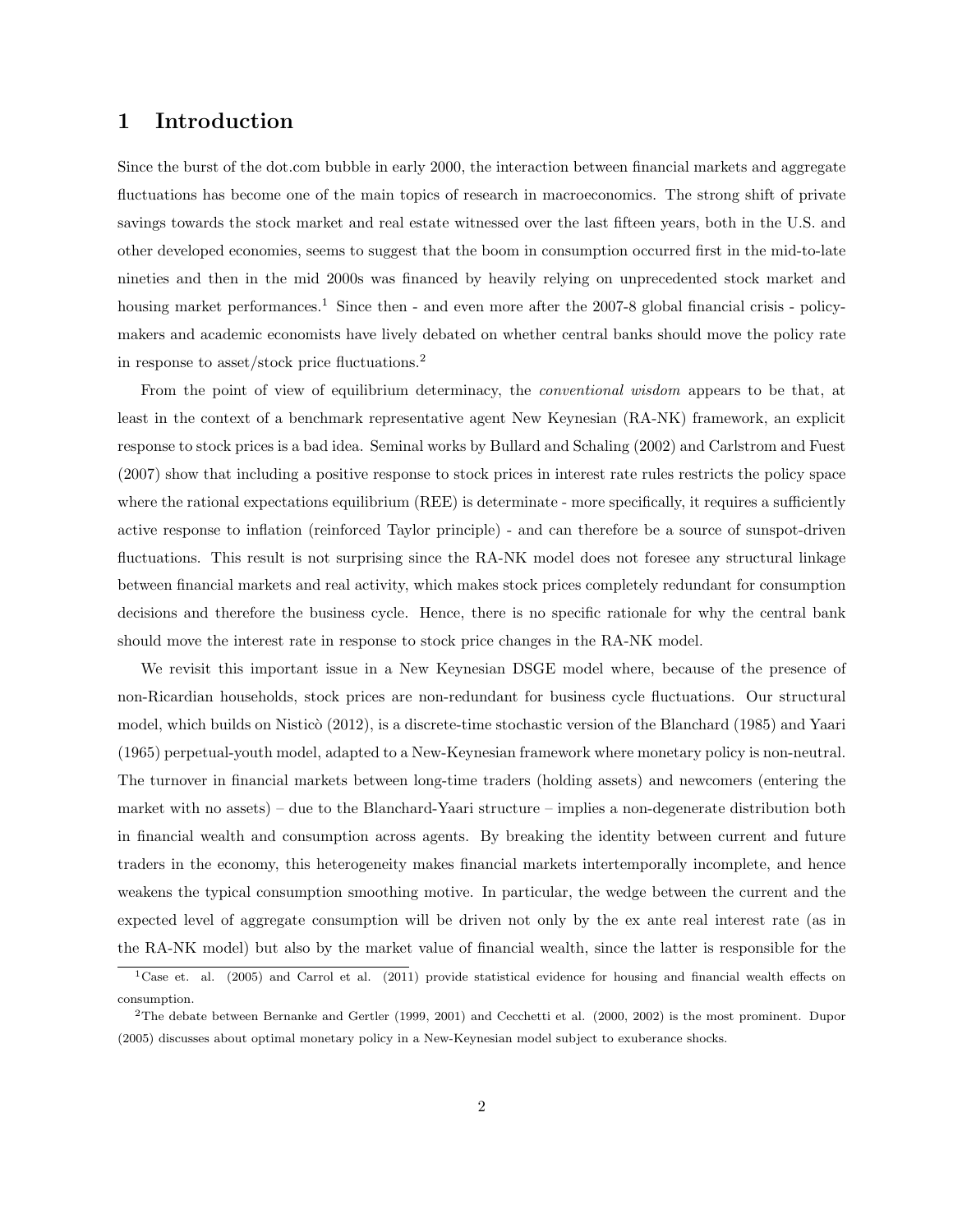difference between the consumption level of long-time traders and newcomers. Through this mechanism, stock price fluctuations feedback into real activity via their wealth effects on consumption.<sup>3</sup>

We assess whether the existence of this mechanism – which we will refer to as the *financial wealth* channel (henceforth, FWC) – justifies augmenting interest rate rules with an explicit response to stock prices. Our evaluation criterion is the following: monetary policy should induce a determinate and learnable REE. Under determinacy, a REE is exclusively driven by fundamental disturbances, ruling out the effects of extrinsic uncertainty such as noise, market sentiment and all other factors often referred to as "sunspots". Learnability of an equilibrium – in the E-stability sense of Evans and Honkapohja (2001) – requires that such equilibrium can be attained by agents who do not possess rational expectations at the outset, but instead make forecasts using simple adaptive rules, like least squares learning. <sup>4</sup>

One appealing features of our model is its tractability. As the turnover rate goes to zero, only infinitehorizon traders operate in the market, and our model collapses to the benchmark RA-NK model studied by BS and CF. In the extreme case of a turnover rate equal to one, agents are instead one-period-lived. They do not save but simply consume out of their labor income, behaving as the rule-of-thumb consumers studied by Gali et al. (2004). By varying the turnover rate in the market, we are therefore able to assess how the degree of "non-Ricardianness" in the economy interacts with the policy responsiveness to stock prices.

We find that the non-redundancy of stock prices implied by the FWC can overturn the conventional wisdom. Under stuitable conditions, a sufficiently positive turnover in financial markets implies that adding a positive response to stock prices in the Taylor rule enlarges the policy space for which the equilibrium is both determinate and learnable, as long as such response is not excessive. The Taylor principle is no longer necessary as sunspot equilibria can also be ruled out by rules granting a mildly passive response to inflation. This result appears to be more prominent in economies featuring lower elasticities of substitution across differentiated products (of a size comparable to the evidence documented by Broda and Weinstein, 2006, for the post-1990 U.S.) and/or more sluggish adjustments of real wages to market conditions (of a size comparable to the parametrizations used by Blanchard and Gali, 2007, and Uhlig, 2007). Our results are qualitatively robust across specifications of policy rules differing in the timing of arguments (forward-looking versus contemporaneous), and in the presence or not of an explicit response to output. The analysis also highlights the possibility of stable indeterminacy if the response to stock prices is too large.

Our work relates to various fields of macroeconomic research. First of all, it extends the analysis of  $3$ To some extent, stock market wealth imposes real effects on consumption the same way government bonds do in Blanchard (1985). In that set-up, Ricardian equivalence fails, and an increase in the current real value of a bond portfolio affects consumption.

<sup>4</sup>As argued by McCallum (2009), "...for any RE solution to be considered plausible, and thereby relevant for policy analysis, it should be learnable", in the sense that, economic agents should be able to learn the quantitative relevance of all fundamental disturbances for the equilibrium dynamics. McCallum (2009a,b) and Cochrane (2009) provide an interesting discussion about equilibrium determinacy and learnability as equilibrium selection criteria.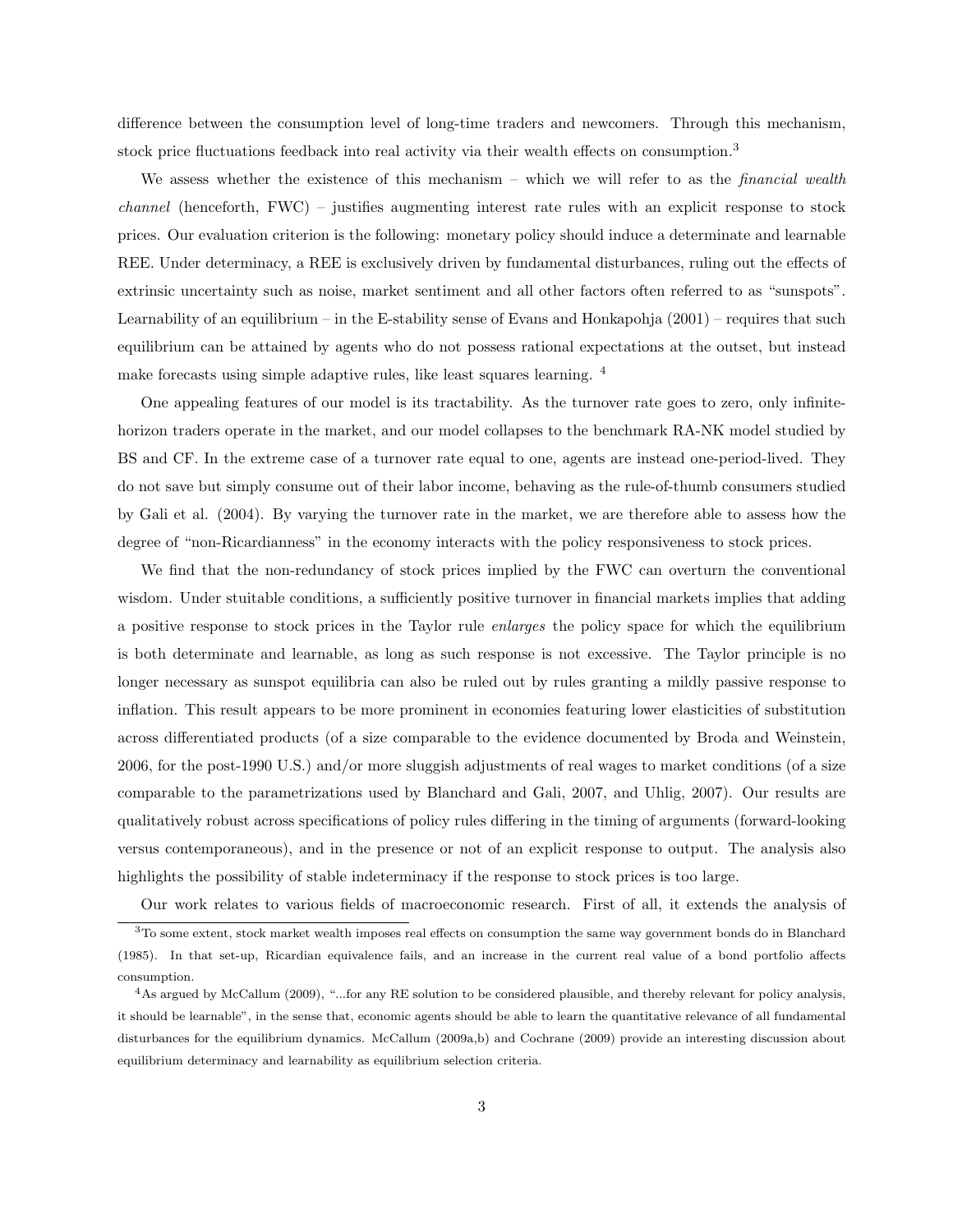Bullard and Schaling (2002) and Carlstrom and Fuerst (2007) to the case of forward-looking interest rate rules, and to the learnability of both fundamentals and non-fundamentals equilibria (both works do in fact restrict the analysis to equilibrium determinacy under contemporaneous rules). As extensively discussed in Evans and Honkapohja (2001), the learnability of a REE is crucial for the design of policies, as, in the real world, economic agents do not possess rational expectations at the outset. We make extensive use of some of their results for the learnability of fundamentals solution, as well as more recent ones by Evans and McGough (2005a,b) on the learnability of sunspot solutions.

The paper also contributes to the extensive literature trying to identify alternative transmission channels of financial shocks to real activity, among which the most prominent are the borrower's balance sheet channel - building on the agency costs/financial accelerator framework of Bernanke et al. (1999a) - or the bank liquidity/intermediation channel, according to which balance sheets' maturity mismatches combined with limited enforcement in banking propagate adverse asset price shocks in a Fisherian deflationary spiral fashion.<sup>5</sup> Both channels emphasize the supply-side effect of asset price fluctuations and its indirect impact on households' consumption-saving decisions. The transmission channel we analyze in this paper is instead direct and entirely demand-side, and, in our view, well describes the stock-market-driven over-consumption typically observed during episodes of fast growth, like the mid-to-late-'90s. A FWC could indeed be built into a New Keynesian model alongside a financial accelerator à la Bernanke et al. (1999) or other forms of financial/credit frictions, thereby providing a framework that is able to capture both demand-side and supply-side transmission channels of financial shocks. Airaudo et al. (2013) make some progress in this direction by adding a simple credit channel of monetary policy transmission to the Blanchard-Yaari-type structure used in this paper. As they show, a credit channel makes responding to stock prices even more beneficial for equilibrium determinacy.<sup>6</sup>

Although the model structure is completely different, our work is also related to a recent series of papers by Roger E.A. Farmer. In Farmer (2010, 2012a,b), he proposes a new theory for the existence of a structural linkage between the stock market and real activity (in particular, unemployment) based on the old-keynesian view. He solves the equilibrium indeterminacy problem coming from labor market inefficiencies by postulating a stock price belief-function which allows agents to select the equilibrium. His analysis shows that selffulfilling waves of optimism and pessimism can generate booms and recessions in economic activity.

 $5$ The Basel Committee on Banking Supervision (2011) gives an extensive survey of the theoretical and empirical literature on these channels.

 $6$ Singh et al. (2012) pursue the equilibrium determinacy analysis for rules responding to stock prices (in their case, Tobin's q) in the benchmark financial accelerator model. Airaudo et al. (2013) also show that, under indeterminacy (which occurs without an explicit response to stock prices in the Taylor rule), their model can generate relative volatilities of key financial variables (e.g. the price-dividend ratio) which are very close to what is observed in post-1990 U.S. data. Their result hints to the possibility that the financial instability witnessed since the mid-to-late 1990s was the result of waves of (rational) exuberance and pessimism in financial markets.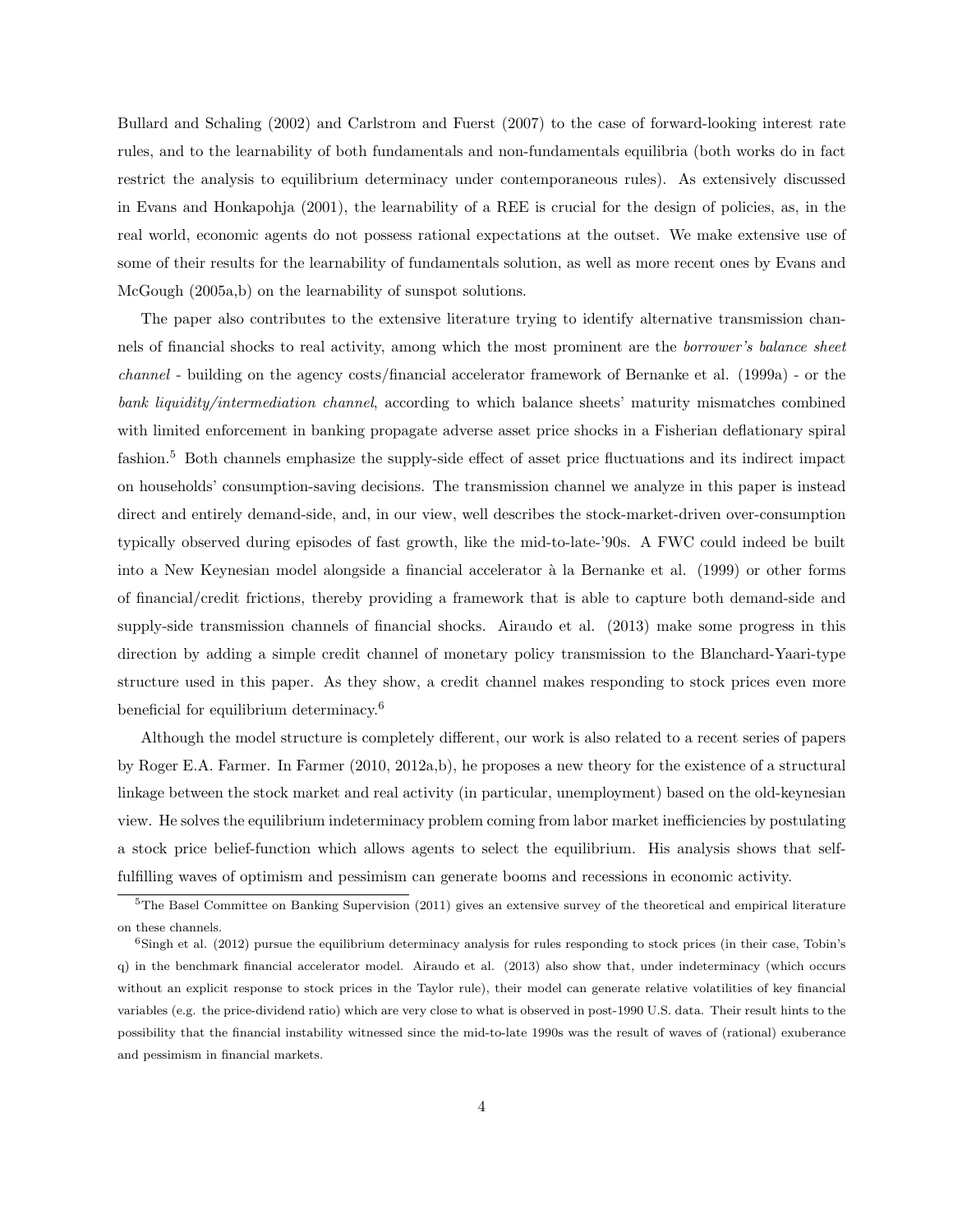The rest of the paper is organized as follows. Section 2 presents the model and discuss extensively its key elements of departure from the benchmark New-Keynesian framework. Section 3 presents the log-linearized equilibrium conditions describing the aggregate dynamics of the economy. Section 4 presents our main results on equilibrium determinacy, and the learnability of both fundamentals and non-fundamentals REE. Section 5 presents simple extensions and discusses about the robustness of results. Section 6 concludes and discusses about future work.

## 2 The Model

## 2.1 Households

The demand-side of the economy is a discrete-time stochastic version of the perpetual youth model introduced by Blanchard (1985) and Yaari (1965), along the lines of Nisticò (2012).<sup>7</sup> The economy is populated by an indefinite number of cohorts of Non-Ricardian agents who survive between any two subsequent periods with constant probability  $1-\gamma$ . We interpret the concepts of "living" and "dying" in the economic sense of being or not being operative in markets, therefore affecting economic activity through the individual decision-making process. This interpretation is similar to Farmer (2002), which derives interesting asset pricing implications from introducing Blanchard-Yaari consumers in an otherwise standard real-business-cycle model. As he argues, if  $\gamma$  was strictly interpreted as the probability of dying, the model's quantitative implications would be essentially identical to a representative agent environment.

Assuming that entry and exit rates are equal, and that total population has size one, in each period a fraction  $\gamma$  of the population leaves the market and a new cohort of exact equal size enters. In this sense, our economy is characterized by a constant turn-over, at rate  $\gamma$ , between newcomers (holding no assets) and long-time traders (holding assets) in financial markets. Lifetime utility for the representative agent of the cohort which entered the market at time  $j \leq t$  (from now on, the j–th cohort representative agent) is

$$
E_t \sum_{k=0}^{\infty} \beta^k (1-\gamma)^k \left[ \ln C_{j,t+k} + \delta \ln(1 - N_{j,t+k}) \right],\tag{1}
$$

where  $\beta \in (0,1)$ ,  $\gamma \in [0,1)$  and  $\delta > 0$ .<sup>8</sup> Future utility is discounted because of impatience (by the intertemporal discount factor  $\beta$ ) and uncertain lifetime in the market (by the probability of remaining active in the market between any two subsequent periods,  $1 - \gamma$ ).

 $7$ For other recent discrete-time versions of the perpetual youth model see, among others, Di Giorgio and Nisticó (2007, 2013), Farmer et al. (2011), Leith and Wren-Lewis (2000), and Smets and Wouters (2002).

<sup>&</sup>lt;sup>8</sup>The assumption that the utility function is log-separable between consumption  $C_{j,t}$  and leisure  $(1 - N_{j,t})$  is necessary in order to retrieve time-invariant parameters characterizing the equilibrium conditions. See Smets and Wouters (2002) for a non-stochastic framework with CRRA utility.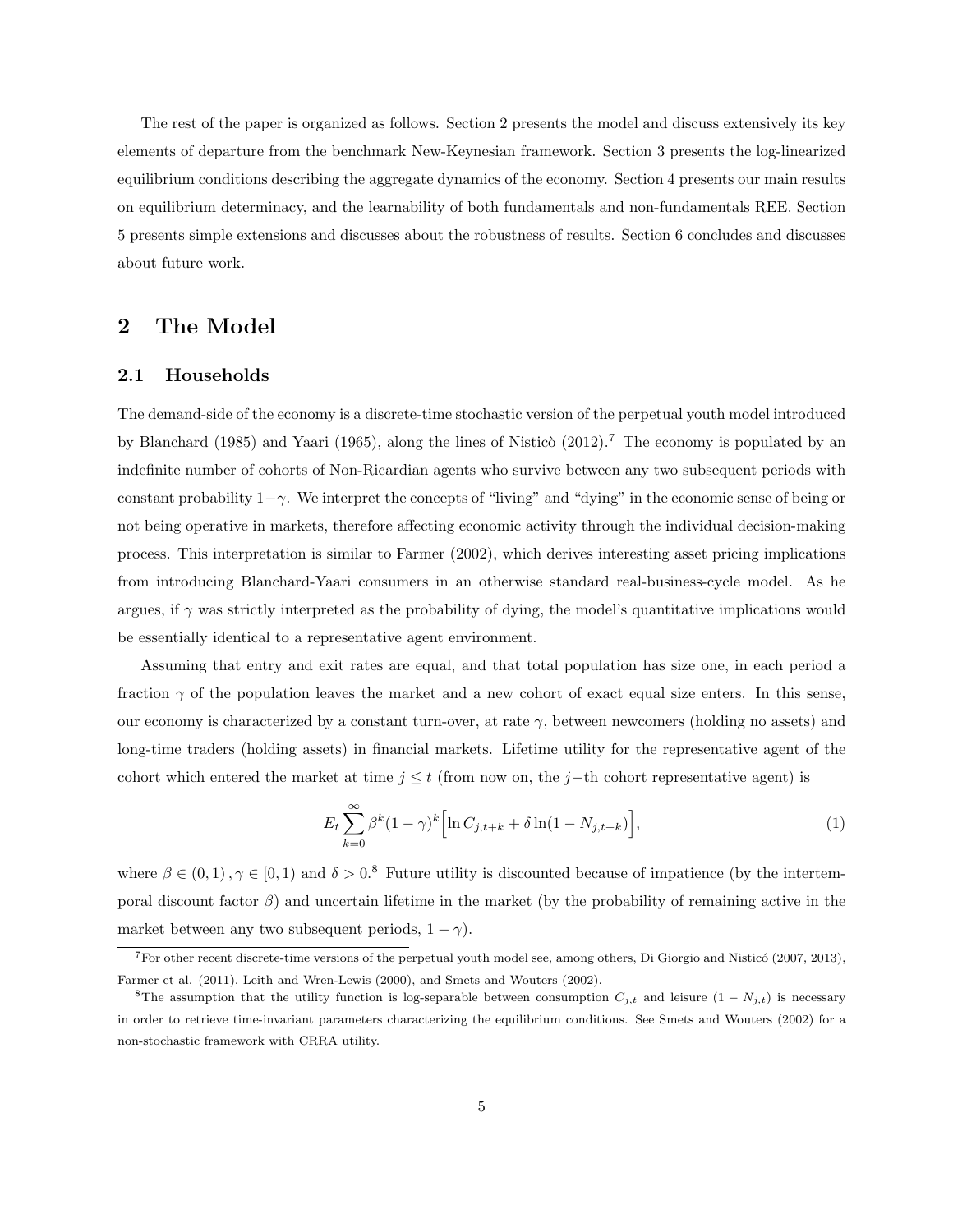Consumers have access to two financial assets: state-contingent bonds, and risky equity. At the end of period t, the j−th cohort representative agent holds a portfolio of contingent claims with one-period ahead stochastic nominal payoff  $B_{j,t+1}$ , and a continuum of equity shares issued by monopolistically competitive firms operating in the productive sector, i.e.  $S_{j,t+1}(i)$  for  $i \in [0,1]$ . The real price of a share issued by the i−th firm is  $Q_t(i)$ . For the long-time traders (indexed by  $j < t$ ), nominal financial wealth carried over from the previous period is given by:

$$
A_{j,t} \equiv \left[ B_{j,t} + P_t \int_0^1 \left( Q_t(i) + D_t(i) \right) S_{j,t}(i) \, di \right] \text{ for } j < t. \tag{2}
$$

This includes the nominal payoffs on the contingent claims,  $B_{j,t}$ , and the price plus dividend on each share of the equity portfolio,  $Q_t(i) + D_t(i)$  for  $i \in [0,1]$ . As in Blanchard (1985), financial wealth  $A_{j,t}$  also pays off the gross return on an insurance contract that redistributes among the agents that have not been replaced (and in proportion to one's current wealth) the financial wealth of the ones who have left the market. Total personal financial wealth which the j−th cohort enters period t with is given by  $A_{j,t}$  accrued by a factor of  $\frac{1}{1-\gamma}$ :<sup>9</sup>

$$
\Omega_{j,t} \equiv \frac{A_{j,t}}{1-\gamma} \text{ for } j < t. \tag{3}
$$

Newcomers (indexed by  $j = t$ ) enter instead with no financial wealth, that is:

$$
A_{j,t} = \Omega_{j,t} = 0 \text{ for } j = t.
$$
\n<sup>(4)</sup>

The difference between (2) and (4) is the key element of heterogeneity in our economy. The constant turnover in markets - combined with the absence of bequests and of any other form of wealth-equalizing fiscal transfer, as in Blanchard (1985) - implies a non-degenerate distribution of financial wealth across cohorts. As discussed below, this will generates a structural linkage between the stock market and real activity through the demand side.

At time t, the j−th cohort representative agent seeks to maximize (1) subject to a sequence of budget constraints of the following form:

$$
P_t C_{j,t} + E_t \{ \mathcal{F}_{t,t+1} B_{j,t+1} \} + P_t \int_0^1 Q_t(i) S_{j,t+1}(i) \, di \le W_t N_{j,t} - P_t T_{j,t} + \Omega_{j,t}.
$$
 (5)

The term  $E_t{\{\mathcal{F}_{t,t+1}B_{j,t+1}\}}$  is the market price for the portfolio of state-contingent claims paying  $B_{j,t+1}$  the next period, where  $\mathcal{F}_{t,t+1}$  is the common stochastic discount factor. The household gets labor income  $W_tN_{j,t}$ from working in the productive sector and pays lump-sum taxes  $P_tT_{j,t}$  to the government. The optimal plan is subject to a standard no-Ponzi game condition (NPG):  $\lim_{k\to\infty} E_t \left[ \mathcal{F}_{t,t+k} (1-\gamma)^k \Omega_{j,t+k} \right] = 0.$ 

<sup>&</sup>lt;sup>9</sup>The gross return  $\frac{1}{1-\gamma}$  per unit on the insurance contract is the result of perfect competition and free entry into the insurance market. The insurance contract is identical to Blanchard (1985).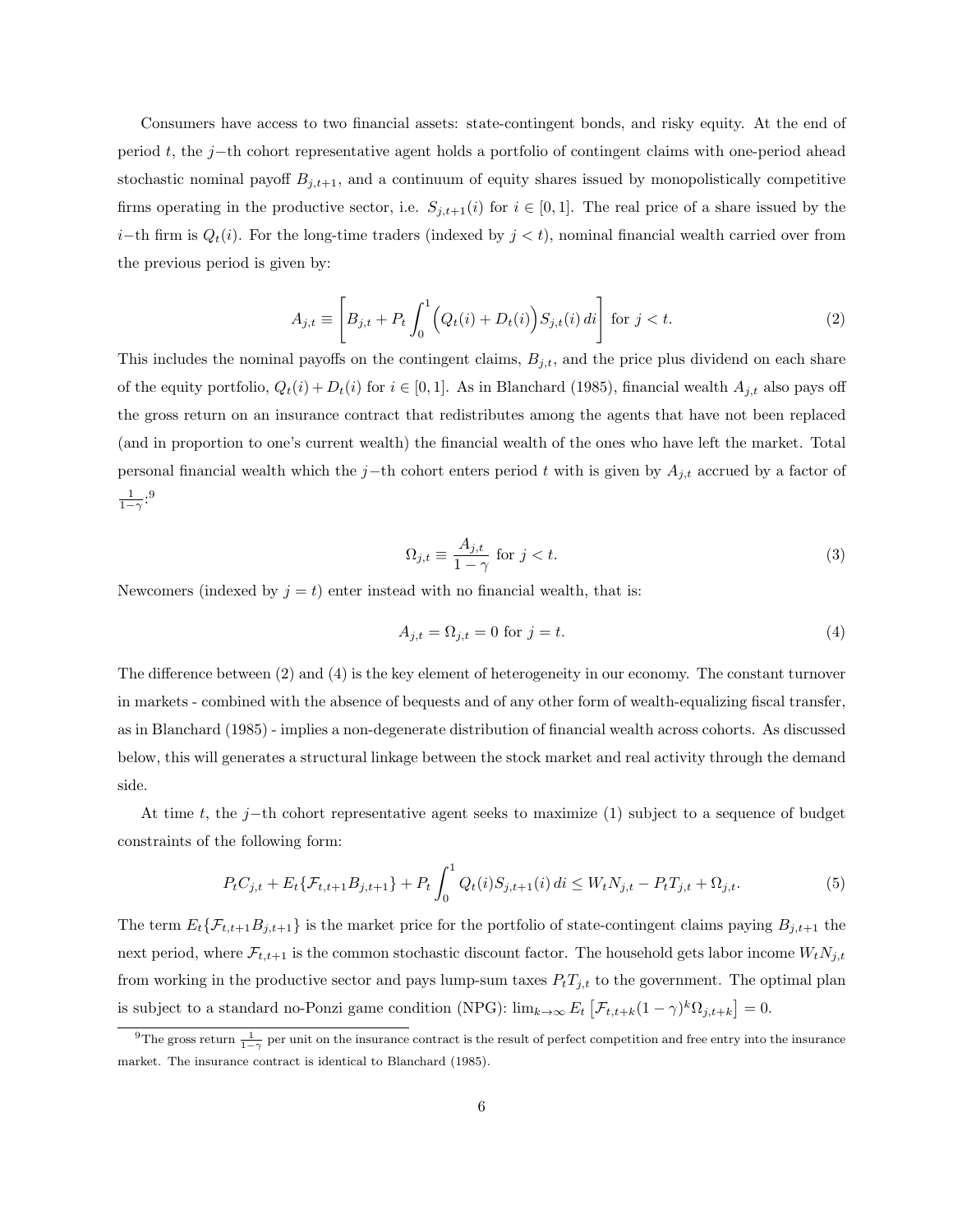From the first order conditions of the household's problem, we obtain the following relationships:

$$
\delta C_{j,t} = \frac{W_t}{P_t} (1 - N_{j,t}),
$$
\n(6)

$$
\mathcal{F}_{t,t+1} = \beta \frac{C_{j,t} P_t}{C_{j,t+1} P_{t+1}},\tag{7}
$$

$$
P_t Q_t(i) = E_t \Big\{ \mathcal{F}_{t,t+1} P_{t+1} \Big[ Q_{t+1}(i) + D_{t+1}(i) \Big] \Big\}, \text{ for each } i \in [0,1].
$$
 (8)

Equation (6) equates the marginal rate of substitution between consumption and leisure to the real wage. Equation (7) defines the stochastic discount factor  $\mathcal{F}_{t,t+1}$ . Equation (8) is the pricing equation for the equity share issued by the  $i$ −th firm.

Using the definition of individual wealth in  $(2)-(3)$ , the individual budget constraint  $(5)$  can be written as a stochastic difference equation in  $\Omega_{j,t}$ :

$$
P_t C_{j,t} + (1 - \gamma) E_t \{ \mathcal{F}_{t,t+1} \Omega_{j,t+1} \} \le W_t N_{j,t} - P_t T_{j,t} + \Omega_{j,t}.
$$
\n(9)

By forward iteration on  $\Omega_{j,t+1}$  and the NPG condition, equation (9) gives us:

$$
P_t C_{j,t} = [1 - \beta(1 - \gamma)] (\Omega_{j,t} + H_{j,t}). \tag{10}
$$

This last expression defines individual consumption as a linear function of total financial and non-financial wealth, where the latter is defined as  $H_{j,t} \equiv E_t \sum_{k=0}^{\infty} \mathcal{F}_{t,t+k} (1-\gamma)^k (W_{t+k} N_{j,t+k} - P_{t+k} T_{j,t+k}),$  i.e. the appropriately discounted expected stream of future disposable labor income. The term  $[1 - \beta(1 - \gamma)]$  in (10) represents the constant marginal propensity to consume out of total wealth.

#### 2.2 Production

The supply-side of the economy is standard. It is made of two sectors: a retail sector and a wholesale sector. The retail sector is perfectly competitive and produces the final consumption good  $Y_t$  out of a continuum of intermediate goods through the following CRS technology:  $Y_t = \left[\int_0^1 Y_t(i)^{(\epsilon-1)/\epsilon} di\right]^{\epsilon/(\epsilon-1)}$ , where  $\epsilon > 1$ is the elasticity of substitution between any two varieties of intermediate goods. Prices in the retail sector are perfectly flexible. The optimal demand for the intermediate good  $Y_t(i)$  is given by  $Y_t(i) = \left(\frac{P_t(i)}{P_t}\right)^{1/2}$  $\frac{P_t(i)}{P_t}\Big)^{-\epsilon} Y_t,$ while  $P_t = \left[\int_0^1 P_t(i)^{1-\epsilon} di\right]^{1/(1-\epsilon)}$  is the price of the final consumption good.

The wholesale sector is made of a continuum of firms indexed by i, for  $i \in [0,1]$ . They act under monopolistic competition and are subject to nominal rigidities in price setting. The  $i$ −th firm in the wholesale sector hires labor from a competitive labor market to produce the i–th variety of a continuum of differentiated intermediate goods which are sold to retailers. Production follows a simple linear technology:  $Y_t(i) = Z_t N_t(i)$ .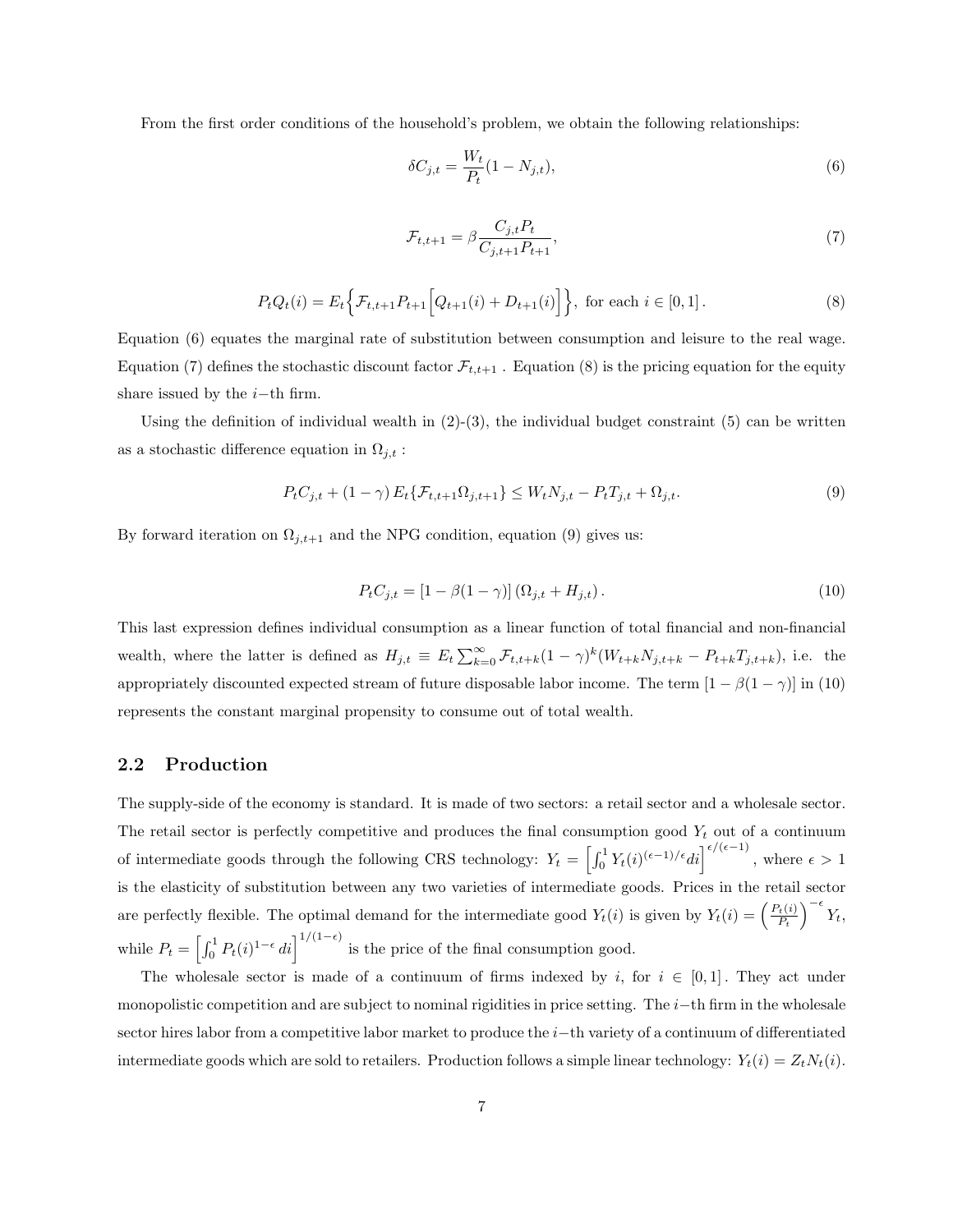Aggregate total factor productivity  $Z_t$  is stochastic. We assume that  $z_t \equiv \ln Z_t$  follows a standard AR(1) stationary process:  $z_t = \rho_z z_{t-1} + \nu_t$ , where  $\rho_z \in (0,1)$  and  $\nu_t$  is an *iid* disturbance.

We introduce nominal rigidities following Calvo's staggered price setting: each firm in the wholesale sector optimally revises its price with probability  $1 - \theta$  in any given period t. Real marginal costs are equal across firms and given by  $MC_t = (1 - \tau) \frac{W_t}{Z_t P_t}$ , where  $\tau$  is a labor subsidy set by the government.<sup>10</sup> The *i*−th chooses the optimal price  $P_t^*(i)$  to maximize  $E_t \sum_{k=0}^{\infty} \theta^k \mathcal{F}_{t,t+k} Y_{t+k}(i) (P_t^*(i) - P_{t+k}MC_{t+k})$  subject to the demand constraint  $Y_{t+k}(i) = \left(\frac{P_t^*(i)}{P_{t+k}}\right)$  $\frac{P_k^*(i)}{P_{k+k}}\Big)^{-\epsilon} Y_{t+k}$ . A larger (respectively smaller) elasticity of substitution across differentiated goods,  $\epsilon$ , implies a smaller (respectively larger) market power for the monopolistically competitive wholesale firms. As a result, on average, real dividends distributed by the  $i$ -th firm and the related stock price are larger the lower is  $\epsilon$ .<sup>11</sup>

## 2.3 Aggregation and Equilibrium

With a fraction  $\gamma$  of each cohort replaced by an equally sized cohort of newcomers each period, the time t size of the cohort which entered the market in period  $j \leq t$  is given by  $\gamma (1 - \gamma)^{t-j}$ . This allows us to define the aggregator  $X_t = \sum_{j=-\infty}^t \gamma (1-\gamma)^{t-j} X_{j,t}$  for  $X = C, N, B, T, H$ , and  $S(i)$  with  $i \in [0,1]$ .

Letting  $Q_t \equiv \int_0^1 Q_t(i) di$  and  $D_t \equiv \int_0^1 D_t(i) di$  be, respectively, the aggregate stock price index and aggregate dividends, the aggregation across cohorts allows us to write the aggregate economy counterparts of, respectively, equations  $(6)$ ,  $(8)$  and  $(10)$ :

$$
\frac{W_t}{P_t} = \frac{\delta C_t}{(1 - N_t)}\tag{11}
$$

$$
Q_t = E_t \Big\{ \mathcal{F}_{t,t+1} \Pi_{t+1} \Big[ Q_{t+1} + D_{t+1} \Big] \Big\},\tag{12}
$$

$$
P_t C_t = \left[1 - \beta(1 - \gamma)\right](\Omega_t + H_t),\tag{13}
$$

Aggregate wealth  $\Omega_t$  is defined as follows:

<sup>&</sup>lt;sup>10</sup>As discussed in details in Appendix A.1, we choose the labor subsidy  $\tau$  to equate the real wage to the marginal productivity of labor (which is one). This assumption - which is rather standard in the New Keynesian literature - implies that the steady state Frisch elasticity of labor does not depend on the elasticity of substitution across goods  $\epsilon$ . All our results are robust to the elimination of such subsidy.

<sup>&</sup>lt;sup>11</sup> From Appendix A.1, we have that steady state real dividends, D, are equal to  $1/[(1+\delta)\epsilon]$ , where  $\delta$  denotes the Frisch elasticity of labor supply. Clearly, dividends are decreasing both in  $\delta$  (a higher labor elasticity implies larger production costs following a given increase in real wages) and  $\epsilon$  (lower mark-up on marginal costs, leading to lower profits).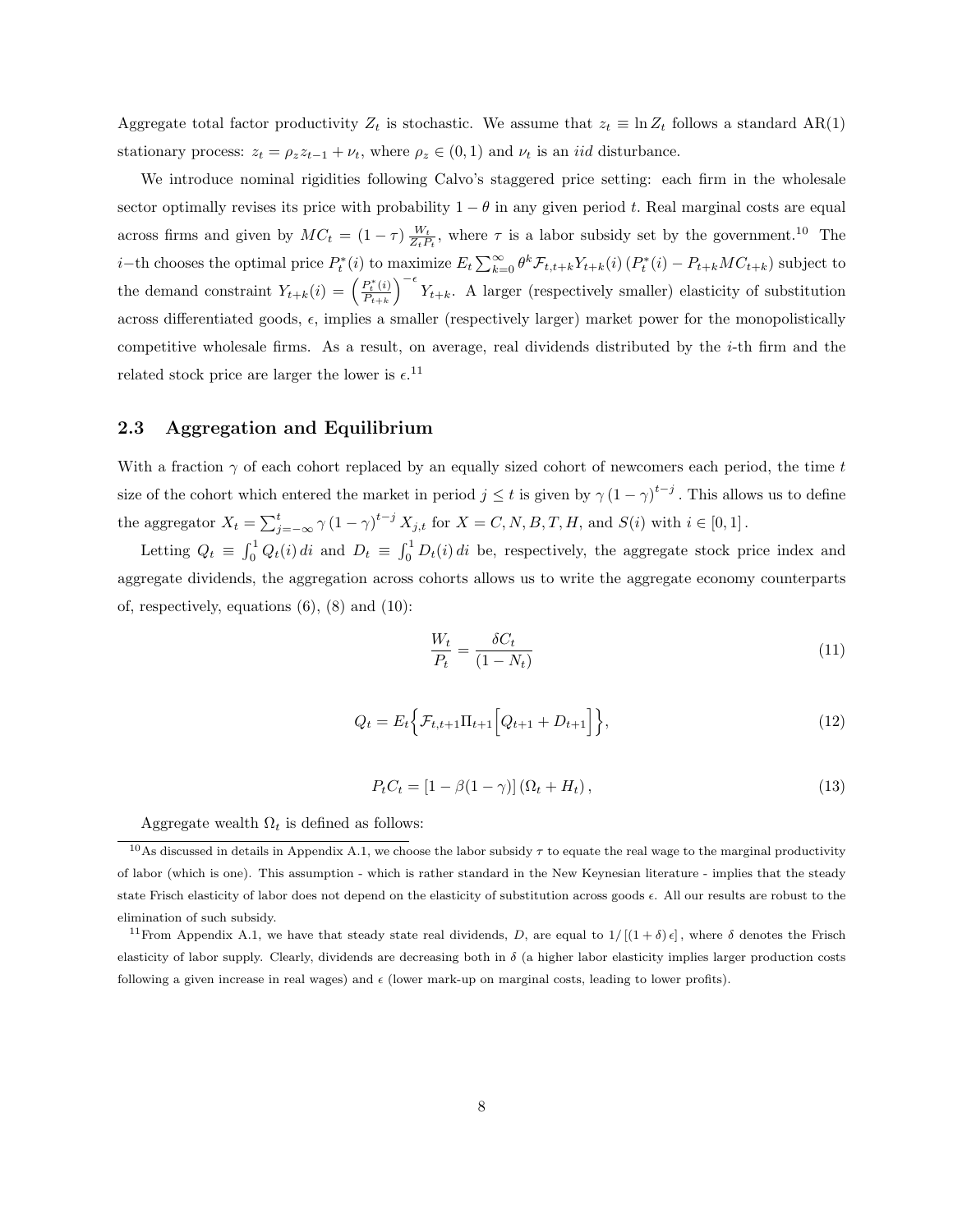$$
\Omega_t \equiv \left[ B_t + P_t \int_0^1 \left( Q_t(i) + D_t(i) \right) S_t(i) \, di \right]. \tag{14}
$$

Similar to the individual case, we can write the aggregate budget constraint as a stochastic difference equation in aggregate wealth:

$$
P_t C_t + E_t \{ \mathcal{F}_{t,t+1} \Omega_{t+1} \} \le W_t N_t - P_t T_t + \Omega_t.
$$
\n(15)

Combining the latter with (13) and the definition of aggregate non-financial wealth  $H_t$ , after some manipulation, we obtain the following expression:

$$
\frac{\beta(1-\gamma)}{1-\beta(1-\gamma)}P_{t}C_{t} = \gamma E_{t} \{ \mathcal{F}_{t,t+1} \Omega_{t+1} \} + \frac{1-\gamma}{1-\beta(1-\gamma)} E_{t} \{ \mathcal{F}_{t,t+1} P_{t+1} C_{t+1} \}.
$$
(16)

State-contingent bonds are in zero net supply in every period:  $B_t = 0$ . By combining this with a constant stock of equity shares issued by wholesale firms - without loss of generality,  $S_t(i) = 1$  for all  $i \in [0,1]$  - aggregate wealth  $\Omega_t$  defined in (14) becomes  $\Omega_t = P_t (Q_t + D_t)$ . Using the latter we can write the term  $E_t\{\mathcal{F}_{t,t+1}\Omega_{t+1}\}\$ entering (16) as follows:

$$
E_t\{\mathcal{F}_{t,t+1}\Omega_{t+1}\} = E_t\{\mathcal{F}_{t,t+1}P_{t+1}\left(Q_{t+1} + D_{t+1}\right)\} = P_tQ_t
$$
\n(17)

where the last equality follows from  $(12)$ . By equations  $(16)$  and  $(17)$ , the aggregate IS curve - which describes the evolution of aggregate consumption - is given by the following two conditions:

$$
\frac{\beta(1-\gamma)}{1-\beta(1-\gamma)}C_t = \gamma Q_t + \frac{(1-\gamma)}{1-\beta(1-\gamma)}E_t\{\mathcal{F}_{t,t+1}\Pi_{t+1}C_{t+1}\},\tag{18}
$$

$$
R_t E_t \big\{ \mathcal{F}_{t,t+1} \big\} = 1, \tag{19}
$$

where equation (19) defines the riskless nominal interest rate.

The first term on the right hand side of (18) constitutes the linkage between the stock market and the real side of the economy. We notice that equation (18) nests the benchmark case of an infinitely-lived representative agent economy. If  $\gamma = 0$  (no turnover in markets), the term  $\gamma Q_t$  disappears, and stock price fluctuations do not affect optimal consumption decisions. In this case, (19) reduces to  $\beta^{-1} E_t \{ \mathcal{F}_{t,t+1} \Pi_{t+1} \frac{C_{t+1}}{C_t} \}$  $\frac{C_{t+1}}{C_t}$  = 1, whose (log) linearized version combined with (19) gives a standard consumption Euler equation:  $c_t$  =  $E_t c_{t+1} - (r_t - E_t \pi_{t+1})$ .<sup>12</sup> On the contrary, a positive turnover implies that stock market wealth distorts the intertemporally optimal consumption profile.

To grasp the economic mechanism behind, suppose that agents in the market at time t expect an increase in dividend payments at  $t + 1$ , and, for simplicity, suppose that such increase is temporary (it does not last beyond  $t + 1$ ). By the stock price equation (12), the current stock price index  $Q_t$  increases. Economic

 $12$ Lower case letters denote percentage deviations from the respective steady state value.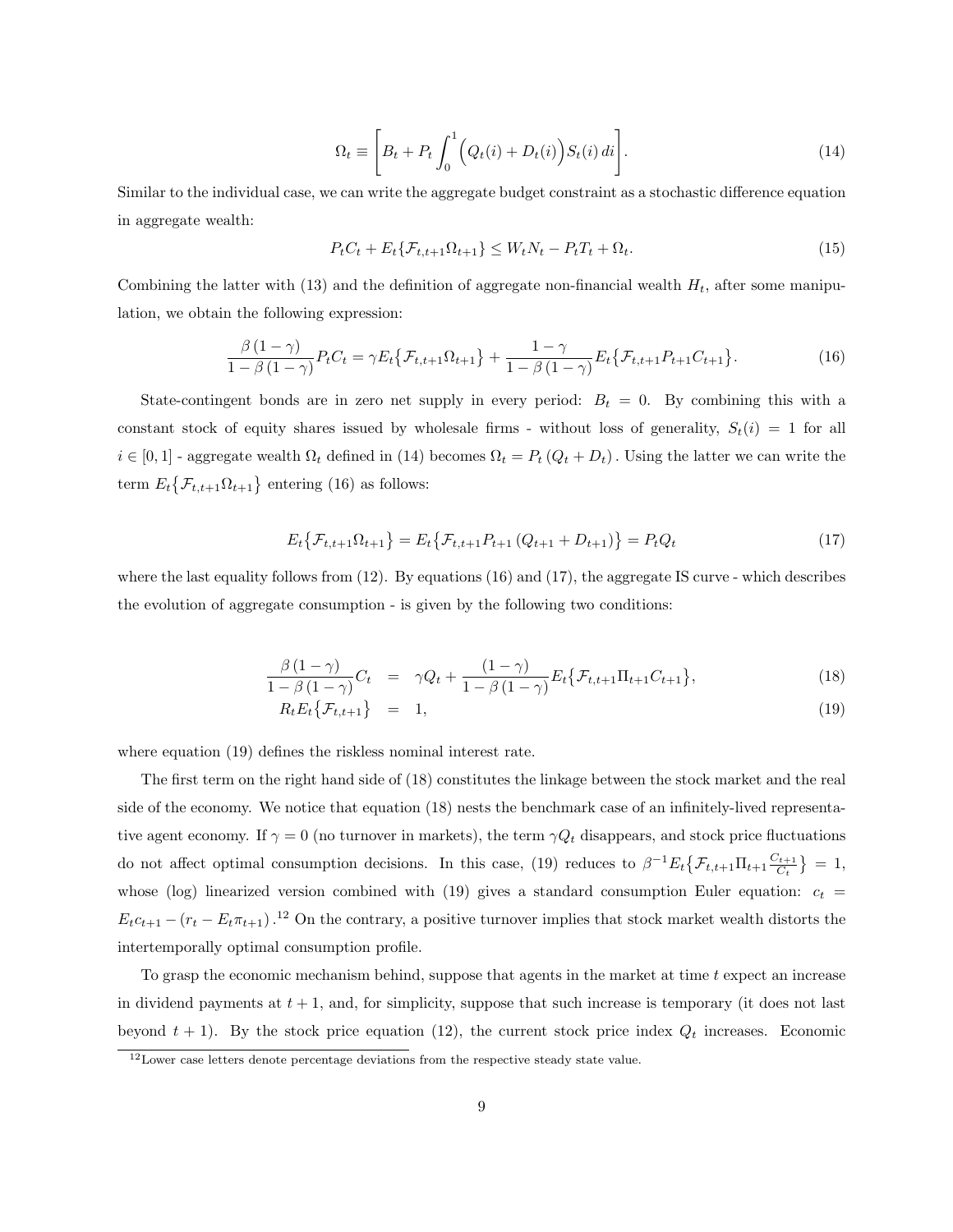agents who are in the market will immediately increase their current consumption to optimally smooth the anticipated shock. Tomorrow, however, a fraction of these individuals will be replaced by newcomers whose consumption profile is not affected by the temporary shock, since they enter the market without equity shares. Consequently, the increase in financial wealth following the increase in dividends affects current aggregate consumption more than the aggregate level expected for tomorrow.

We are going to refer to the structural linkage between the stock market and real activity due to  $\gamma Q_t$  in (18) as the financial wealth channel (henceforth, FWC).

From the price setting problem in the wholesale sector, we have that  $P_t^*(i) = P_t^*$ , i.e. all firms able to reset their price will choose a common value  $P_t^*$ . Aggregating across firms and using relative demand  $Y_t(i) = \left(\frac{P_t(i)}{P_t}\right)$  $\frac{P_t(i)}{P_t}$   $\Big)^{-\epsilon} Y_t$  we obtain aggregate output:  $Z_t N_t = Y_t \Xi_t$ , where  $N_t \equiv \int_0^1 N_t(i) di$  is the aggregate level of hours worked and  $\Xi_t \equiv \int_0^1 \left(\frac{P_t(i)}{P_t}\right)^{-\epsilon_t} di$  is an index of price dispersion over the continuum of firms in the wholesale sector. Market clearing in this economy implies that consumption is equal to output,  $Y_t = C_t$ , and that labor demanded by wholesale firms is equal to labor supplied by the households. Moreover, since dividends are equal to corporate profits in the wholesale sector, we have that  $D_t = Y_t (1 - MC_t)$ .

In order to solve for the equilibrium of the economy, we assume that monetary policy takes the form of an instrumental interest rate rule, whereby the short term interest rate  $R_t$  is set in response to movements in endogenous variables. As the analysis will focus on the equilibrium dynamics around the steady state, we express it in a log-linear form:

$$
r_t = \phi_\pi E_t \pi_{t+k} + \phi_q E_t q_{t+k} + \phi_y E_t y_{t+k} \text{ for } k = 0, 1 \tag{20}
$$

where, from now on, lower case letters denote log-deviations from the respective steady state value. The policy parameters  $\phi_{\pi}$ ,  $\phi_q$  and  $\phi_y$  are all strictly positive. For  $k = 1$  the rule (20) responds to private expectations about inflation and stock prices (i.e. forward-looking rule), while for  $k = 0$  it responds to observed values (i.e. contemporaneous rule). On the fiscal side, the government levies lump-sum taxes to pay the labor subsidy to firms:  $P_tT_t = \tau W_tN_t$ , where are aggregate lump-sum taxes.<sup>13</sup>

## 3 Aggregate Dynamics

Following standard techniques, we linearize the equilibrium conditions stated in the previous section around the unique non-stochastic steady state.<sup>14</sup> The *demand-side block* is obtained from equations (18) and (19), and is described by the following aggregate IS curve:

 $13\,\text{We abstract from the accumulation of public debt, which is the main focus of the original contribution by Blanchard (1985).}$  $14$ See Appendix A.1. The linearization of the equilibrium conditions is rather straightforward. A detailed derivation is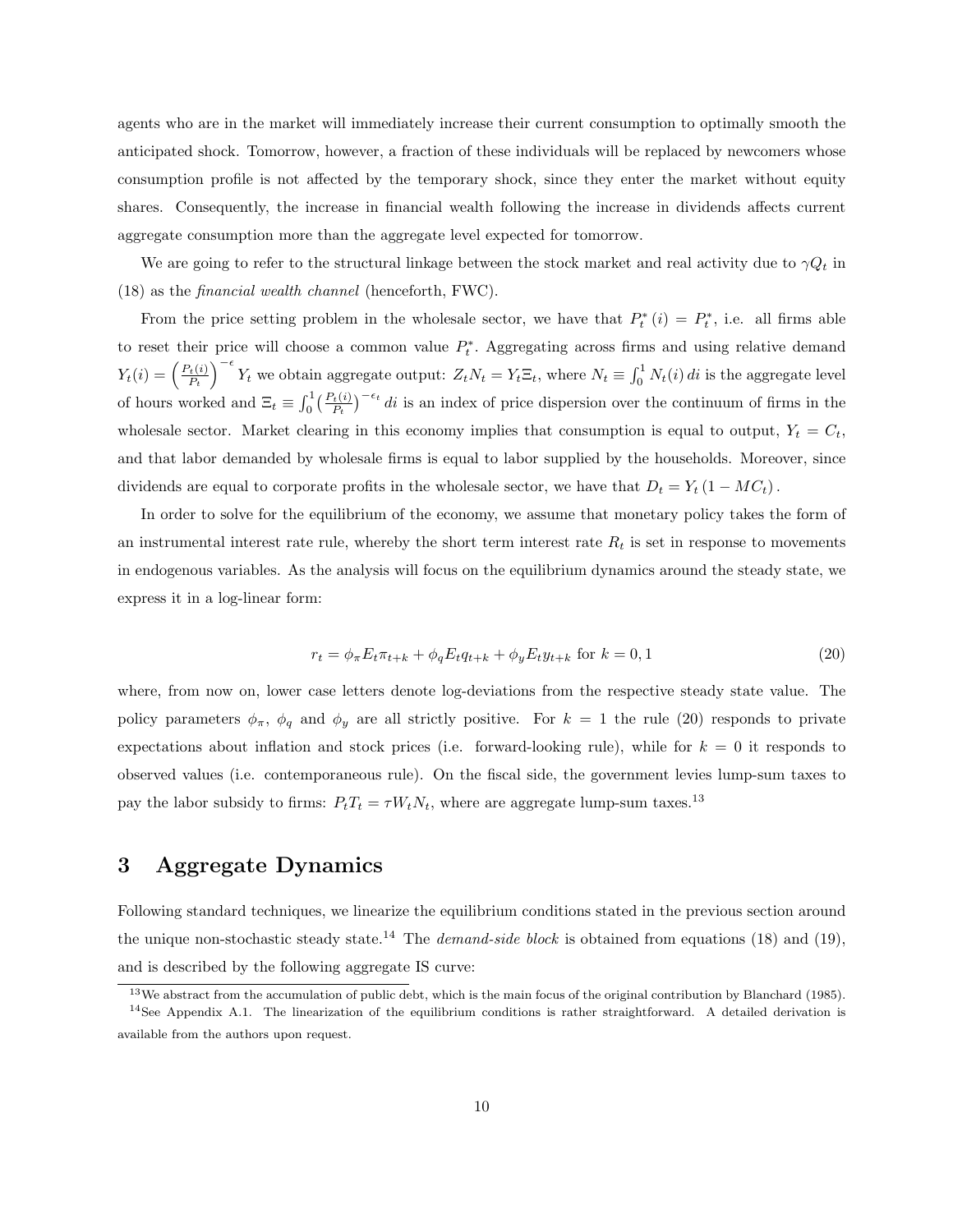$$
y_t = \frac{1}{1+\psi} E_t y_{t+1} + \frac{\psi}{1+\psi} q_t - \frac{1}{1+\psi} (r_t - E_t \pi_{t+1}).
$$
\n(21)

The term term  $\frac{\psi}{1+\psi}q_t$  captures the FWC at work in our model and constitutes the first (and key) element of differentiation of our reduced form equilibrium system with respect to a benchmark RA-NK model with no turnover in financial markets. The strength of the FWC depends on the composite coefficient  $\psi$ :

$$
\psi \equiv \gamma \frac{1 - \beta(1 - \gamma)}{(1 - \gamma)\epsilon} \frac{1 + r}{r} > 0,
$$
\n(22)

where  $r$  denotes the steady state net (real and nominal) interest rate. From equation (22) and the fact that r is strictly increasing in  $\gamma$  (see Appendix A.1), the parameter  $\psi$  can be written as a function of the turnover rate  $\gamma$ , i.e.  $\psi(\gamma)$ , with the following properties:

$$
\psi(0) = 0 \quad \text{and} \quad \psi'(\gamma) > 0. \tag{23}
$$

The implications of (23) for the aggregate IS curve (21) are clear. With no turnover in markets ( $\gamma = 0$ ),  $\psi$  is equal to zero and equation (21) collapses to the aggregate IS curve observed in a benchmark RA-NK model: namely,  $\Delta E_t y_{t+1} = r_t - E_t \pi_{t+1}$ . In this case, movements in aggregate activity are only driven by the real interest rate, thus making stock price fluctuations completely redundant for the business cycle. A positive turnover in markets ( $\gamma > 0$ ) makes  $\psi$  positive, and therefore generates a FWC: stock prices distort the intertemporal consumption margin at the aggregate level, through the real wealth effects of equity holdings. A higher turnover rate raises  $\psi$  (and hence  $\frac{\psi}{1+\psi}$  in (21)) and therefore strenghtens the FWC.

From the definition of r it is also possible to prove that  $\psi$  is strictly decreasing in the elasticity  $\epsilon$ , meaning that the FWC is quantitatively more significant in economies characterized by lower elasticities of substitution (i.e., higher market power) in the market for differentiated products. This is has to do with the fact that the parameter  $\psi$  can also be written as follows:  $\psi = \gamma \left( \frac{1}{1-\gamma} - \beta \right) \frac{\Omega}{PC}$ , i.e., it is proportional to the steady state ratio of real financial wealth  $\frac{\Omega}{P}$  (given by  $Q + D$ ) to consumption C. As discussed at the end of Section 2.2, steady state dividends (and therefore financial wealth) are negatively related to  $\epsilon$ . Hence, for a given positive turnover  $\gamma$ , the FWC is stronger in economies where the profitability from financial investments is, on average, larger.

The supply-side block comes from the solution of the optimal price setting problem in the intermediate good sector, the definition of real marginal costs  $\frac{MC_t}{P_t} = (1 - \tau) \frac{W_t}{Z_t P_t}$ , and the aggregate labor supply equation (11), and is given by a rather standard New Keynesian Phillips curve:

$$
\pi_t = \tilde{\beta} E_t \pi_{t+1} + \kappa (1 + \chi) (y_t - z_t)
$$
\n(24)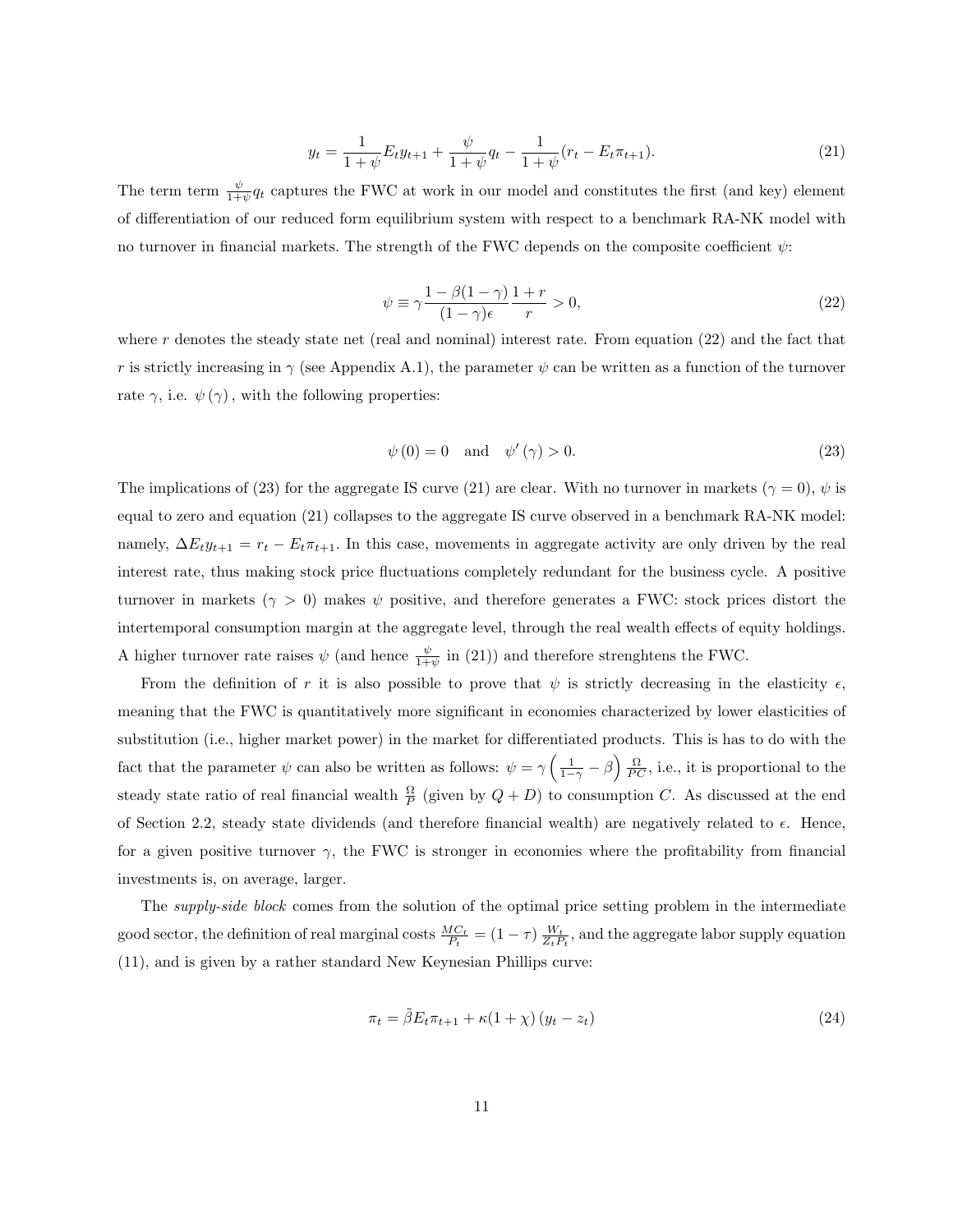where  $\kappa \equiv \frac{(1-\theta)(1-\theta\tilde{\beta})}{\theta}$  $\frac{(1-\theta\beta)}{\theta}$ ,  $\chi \equiv \frac{N}{1-N}$  is the inverse of the (steady-state) Frisch elasticity of labor supply (N stands for steady state hours) and  $\tilde{\beta} \equiv \frac{\beta}{1+\psi}$ .

Notice that, by the properties spelled in (23), a positive turnover in markets also diminishes the impact of the real interest rate and expected future output on current real activity in the IS curve (21), and, by diminishing the importance of inflationary expectations in the Phillips curve (24), it increases the relative importance of current marginal costs (which, in equilibrium, correspond to  $(1 + \chi)(y_t - z_t)$ ) for inflation determination. In this sense, a positive turnover in markets makes the economy de facto less forwardlooking at the aggregate level, and therefore captures the possibility of myopia in both consumers' and firms' behavior.<sup>15</sup> The turnover rate  $\gamma$  could then be thought as an index of the degree of "non-Ricardianness" in the economy. Consider the two extreme cases. For  $\gamma = 0$ , all agents are Ricardian: they make consumption and saving decisions taking advantage of all trading opportunities available in the market, as in the benchmark New-Keynesian framework. On the other hand, for  $\gamma \to 1$ , all agents become non-Ricardian: they do not save but simply consume out of current net income, as in the rule-of-thumb consumers model of Gali et al. (2004).

Finally, the financial-side block describes the stock price dynamics. The linearization of equations (18)- (19), together with (11), market clearing in the goods market, aggregate technology, and the definition of real marginal costs above, gives the following stock price equation:

$$
q_t = \tilde{\beta} E_t q_{t+1} - \lambda E_t y_{t+1} - (r_t - E_t \pi_{t+1}) + \varphi z_t
$$
\n(25)

where  $\varphi \equiv \left(1 - \tilde{\beta}\right) \left(\epsilon - 1\right) \left(1 + \chi\right) \rho_z$  and

$$
\lambda \equiv \left(1 - \tilde{\beta}\right) \left[\left(\epsilon - 1\right)\left(1 + \chi\right) - 1\right] \tag{26}
$$

## 4 Equilibrium Determinacy and Learnability

This section examines the conditions for the (local) determinacy and learnability (in the Expectational Stability sense of Evans and Honkapohja, 2001) of the Rational Expectations Equilibrium (REE) with respect to the policy parameters  $\phi_{\pi}$  and  $\phi_q$  entering the instrumental rule (20).<sup>16</sup> In order to make our results more directly comparable to those obtained by Bullard and Schaling (2002) and Carlstrom and Fuerst (2007), we temporarily set the response coefficient to output,  $\phi_y$ , equal to zero. We adopt a standard terminology and refer to a rule with  $\phi_{\pi} > 1$  ( $\phi_{\pi} < 1$ ) as an *active* (respectively, *passive*) rule. An active rule is also said

<sup>15</sup>On these grounds, Freedman et al. (2010) motivate the introduction of Blanchard-Yaari consumers in the IMF's Global Integrated Monetary and Fiscal Model. Jappelli and Pistaferri (2010) provide an extensive review of the literature testing for the existence of liquidity constraint and myopia in individual consumption.

<sup>16</sup>See Appendix A.2 for a detailed description of the methodology.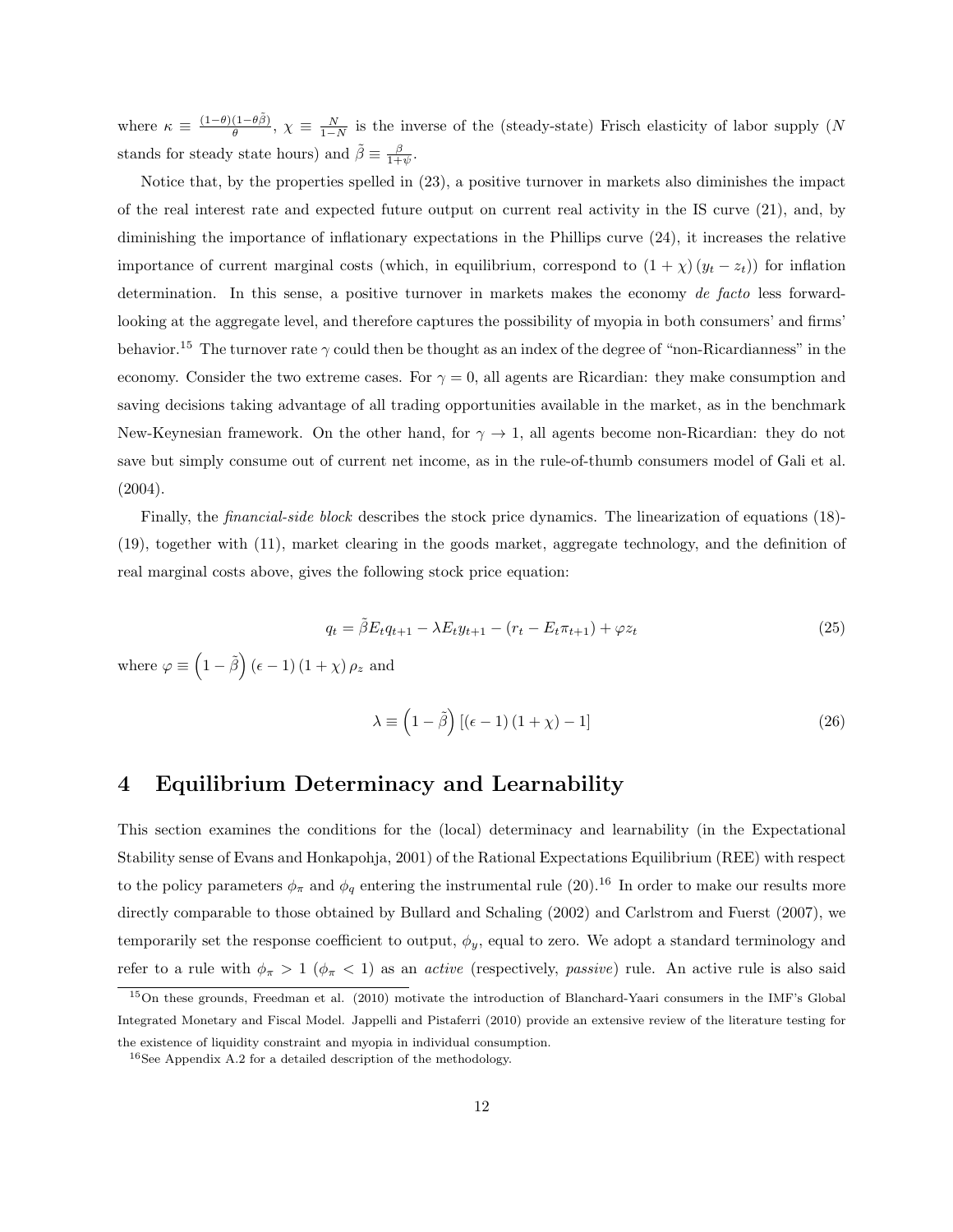to satisfy the *simple* Taylor principle. We will focus on a *forward-looking* specification, i.e.  $k = 1$  in (20). This will allow us to obtain some analytical results (at least for the case of E-stability) which will help us in the economic intuition. Empirical support for interest rate rule responding to forward expectations can be found in Clarida et al. (2000), as well as in the more recent study by Boivin and Giannoni (2006).<sup>17</sup>

The main question we will try to answer in the analysis is the following: Can the FWC overturn the conventional wisdom, according to which an explicit response to stock prices facilitates equilibrium indeterminacy and, as a consequence, ignites non-fundamental aggregate instability? Our answer is: Yes, under suitable conditions.

In order to better grasp the role played by the FWC, we believe it is useful to reiterate why setting  $\phi_q$  > 0 in a benchmark RA-NK model (whose reduced form is easily obtained by setting  $\gamma = 0$  in the reduced form system (21)-(25) above) can be destabilizing. Proposition 1 presents analytical conditions for the local determinacy of REE, and the E-stability of both the Minimal State Variable representation of a fundamental equilibrium (MSV-FE) - as defined in McCallum (2003) - and the Common Factor representation of stationary sunspot equilibria (CF-SSE) - as defined in Evans and McGough (2005a,b).

**Proposition 1** Assume no turnover in financial markets:  $\gamma = 0$ .

Determinacy. The REE is locally determinate if and only if:

$$
\phi_q < \frac{1+\beta}{(1+\lambda)} \qquad \text{and} \qquad 1 + \frac{\lambda}{\kappa} \phi_q < \phi_\pi < 1 + \frac{2\left(1+\beta\right)}{\kappa} - \frac{2+\lambda}{\kappa} \phi_q \tag{27}
$$

 $E$ -Stability of MSV-FE. The MSV-REE is E-stable if and only if

$$
\phi_{\pi} > 1 + \frac{\lambda}{\kappa} \phi_q \tag{28}
$$

E-Stability of CF-SSE. There exist E-stable CF representations of SSE if and only if

$$
\phi_{\pi} > 1 + \frac{2(1+\beta)}{\kappa} - \frac{2+\lambda}{\kappa} \phi_q \quad \text{for} \quad \phi_q \le \frac{1+\beta}{(1+\lambda)}
$$
 (29)

$$
\phi_{\pi} > 1 + \frac{\lambda}{\kappa} \phi_q \qquad \qquad \text{for} \quad \phi_q > \frac{1+\beta}{(1+\lambda)} \tag{30}
$$

**Proof.** See Appendix A.3.1. ■

The proposition extends the results of Carlstrom and Fuerst (2007) in at least two dimensions. First, it considers the case of a forward-looking specification, which is, in general, more prone to indeterminacy. As a matter of fact, the result in (27) implies the existence of an upper bound  $\phi_q^* \equiv \frac{1+\beta}{(1+\lambda\sigma)}$  on the response to stock prices above which the equilibrium is always indeterminate, for any active (and passive) policy rule.<sup>18</sup>

<sup>&</sup>lt;sup>17</sup>Section 5 presents results for rules responding to output, as well as for rules responding to current variables (contemporaneous).

 $18$ Carlstrom and Fuerst's analysis is restricted to a *contemporaneous* specification, under which a determinate equilibrium is always attainable, for any  $\phi_q > 0$ , as long as the response to inflation is sufficiently aggressive.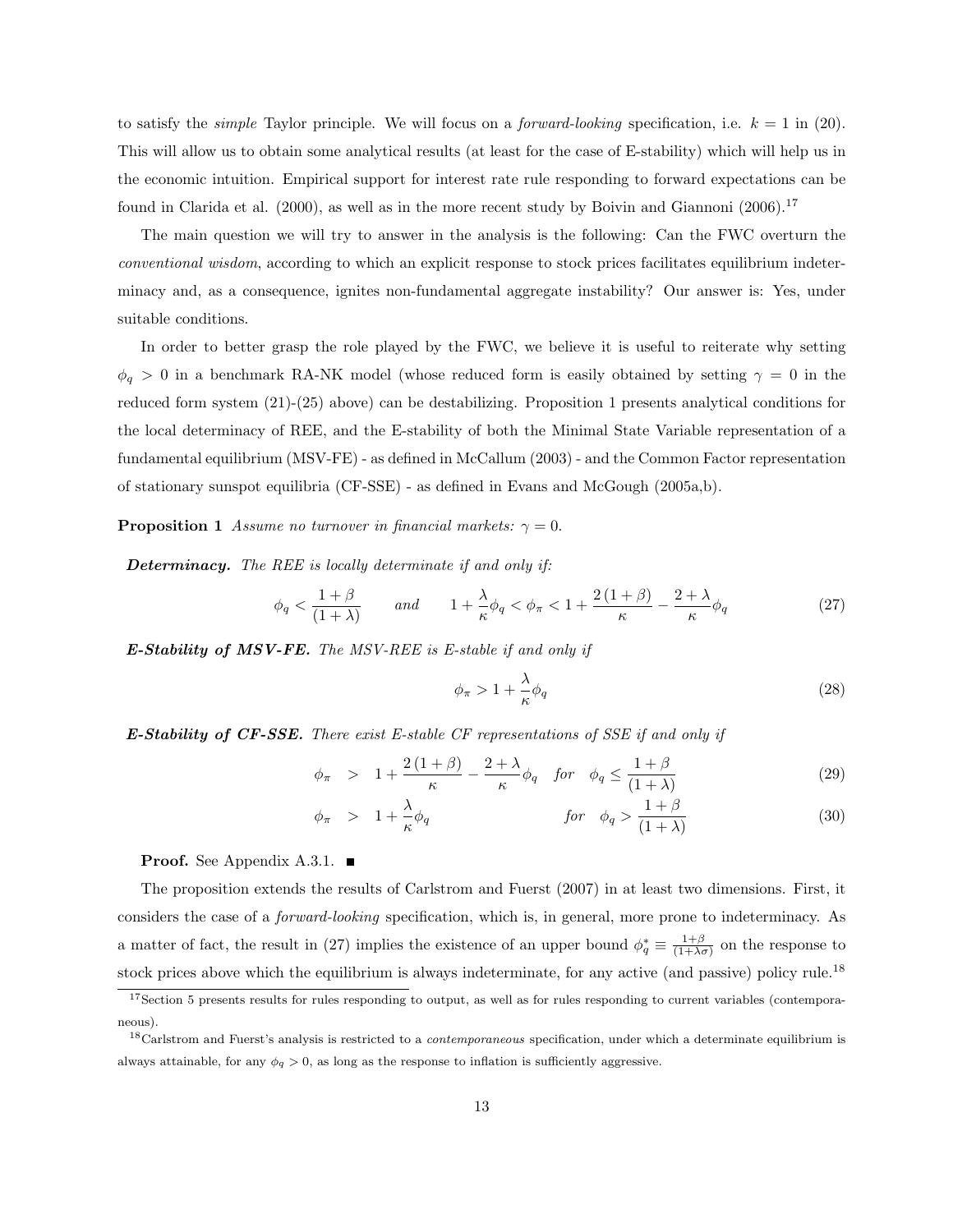Second, it assesses the learnability of both fundamentals and non-fundamentals solutions. In particular, it shows that there exist policy parametrizations for which i) the equilibrium is indeterminate but the MSV-FE is learnable, and ii) CF-SSE can be learned.<sup>19,20</sup>

The analytical results presented in the proposition are displayed graphically in the left panel of Figure ??. Taking one period in the model to correspond to a quarter, we set the discount factor  $\beta$  equal to 0.99. The inverse Frisch labor elasticity,  $\chi$ , is equal to 0.25 (that is, an elasticity equal to 4), as common in the macro-labor literature.<sup>21</sup> We choose the Calvo probability of price rigidity to make the elasticity of current inflation to marginal costs in the Phillips curve,  $\kappa$ , equal to 0.019, as in Carlstrom and Fuerst (2007). The parameterization of the elasticity of substitution across differentiated goods is based on the micro-evidence by Broda and Weinstein (2006). They report median elasticity values equal to, respectively, 2.5 and 2.1. for their pre-1990 and post-1990 samples on sectoral U.S. data. We have therefore set  $\epsilon$  equal to 2.3, their mid-point estimate.<sup>22</sup> This implies that monopolistically competitive firms enjoy a considerable degree of market power, which, in our set-up, is necessary to generate sufficiently large profits/dividends and, as a result, sufficiently large gains from equity holdings. In Section 5 we will discuss how a significant FWC can also obtain for much higher elasticities if combined with real wage rigidities.

The left panel shows that an increase in the policy coefficient  $\phi_q$  diminishes the size of policy space where the equilibrium is determinate (white area) and where the MSV-FE is E-stable (labeled by ES-MSV-FE, white and light gray areas). This is a direct consequence of the fact that  $1 + \frac{\lambda}{\kappa} \phi_q$  is strictly increasing in  $\phi_q$ . At the same time, it enlarges the possibility of having an indeterminate equilibrium (dark gray area) and a E-unstable MSV-FE (labeled EU-MSV-FE, dark gray area). Within the regions of indeterminacy, the reduced form system's eigenvalues are all real. It is therefore possible to apply the results by Evans and McGough (2005a,b) regarding the existence of stable CF-SSE. Learnable CF-SSE exist within the light gray area (where the MSV-FE is also learnable) but not in the dark gray area (where the MSV-FE is not learnable).

[FIGURE 1]

 $19$  Given the lack of endogenous lagged variables in the system, determinacy implies learnability of the MSV-FE. By close inspection of the proposition, one can notice that, within the indeterminacy region, learnable CF representations of SSE exists when the MSV-FE is also learnable. See Appendix A.2 for a detailed discussion of why is so. We defer a discussion on the policy implications of this finding to the end of this section.

<sup>&</sup>lt;sup>20</sup>Notice that, by setting  $\phi_q = 0$ , the results in (27) and (28) of Proposition 1 reduce to the equilibrium determinacy and E-stability results stated, respectively, in Propositions 4 and 5 in Bullard and Mitra (2002). In their benchmark RA-NK framework, the upper bound on the coefficient  $\phi_{\pi}$  is simply  $1+2\frac{1+\beta}{\kappa}$ , which never binds for any realistic calibration of structural parameters and of the degree of activism towards inflation. This makes the Taylor principle de facto necessary and sufficient for equilibrium determinacy in the benchmark New-Keynesian model.

<sup>21</sup>See, for instance, Imai and Keane (2004).

 $22$ Nakamura and Steinsson (2010), Midrigran (2011), and Ravn et al. (2010) are notable examples of recent quantitative macro-models using a similar parametrization for the elasticity.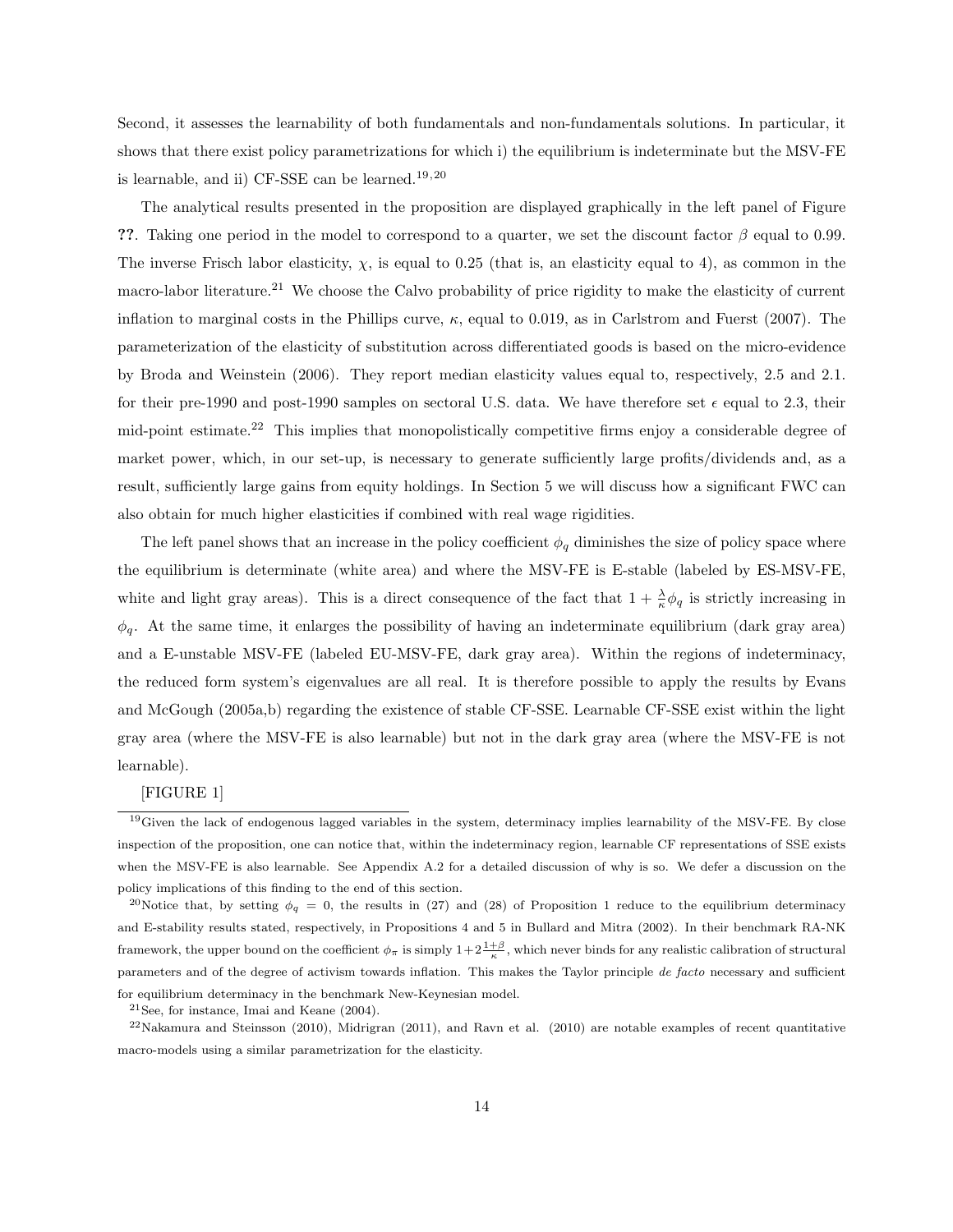The right panel in Figure ?? corresponds instead to the case of a positive turnover in financial markets, for which we choose  $\gamma = 0.05$ . This value is somewhat intermediate between the low-end estimates based on consumers' expected working lifetime (ranging between 0.005 and 0.015) and the high-end estimates based on observed portfolio turnover in financial markets.<sup>23</sup> With respect to the latter, Kozora (2010) reports an average investment horizon for U.S. institutional investors ranging between 19 and 25 months, for the period 1990-2007. Cella et al. (2013) report similar results, with an average portfolio turn over rate of about 17% at quarterly frequency, which implies an investment horizon of about 6 quarters. Using Bayesian methods, Castelnuovo and Nisticò (2010) estimate a version of our model on U.S. data. Their posterior mean for  $\gamma$  is equal to 0.13, giving a planning horizon slightly shorter than 2.5 years, which is rather close to what found by the empirical finance literature.

The most notable difference with respect to the no turnover case displayed in the left panel is the fact that the lower determinacy/E-stability frontier is now downward-sloping in  $\phi_q$ : a positive response to stock prices therefore enlarges the policy space where the equilibrium is determinate (white area) and where the MSV-FE is learnable (white and light gray areas). This result clearly shows that a rather mild FWC can overturn the *conventional wisdom*.<sup>24</sup> In particular, as long as it is not excessive (in the specific case, lower than 2), responding to stock prices does not interfere with the *simple* Taylor principle. Actually, it improves upon it: not only an active but also a mildly passive response to inflation guarantee a unique REE and a learnable MSV-FE.

Similarly to the no-turnover case, there exist policy parametrizations for which the MSV-FE is learnable despite the occurrence of multiple sunspot equilibria (light gray area again). However, at least for the case of real roots, we find that those sunspot equilibria have a learnable common factor representation.<sup>25</sup>

To build some economic intuition for why the FWC can overturn the conventional wisdom, we focus on the learnability of the MSV-FE. Figure ?? shows that this is the key difference with respect to the benchmark RA-NK model: a positive  $\phi_q$  enlarges the policy space where the MSV-FE is learnable in the FWC model (the white and light gray areas in right panel), while the opposite occurs in the RA-NK model (the white and light gray areas in left panel). Proposition 2 presents a sufficient condition for the learnability of the MSV-FE.<sup>26</sup>

$$
\phi_{\pi} > 1 - \psi \frac{\left(1 - \tilde{\beta}\right)\left(1 - \tilde{\beta} + \lambda\right)}{\kappa \left(1 - \tilde{\beta} + \psi\right)} + \frac{\left(1 - \tilde{\beta}\right)(\lambda - \psi)}{\kappa \left(1 - \tilde{\beta} + \psi\right)} \phi_{q} \equiv \Phi_{\gamma} \ (*)
$$

<sup>23</sup>See Leith and Wren-Lewis (2000) and Smets and Wouters (2002) for a calibration based on expected lifetime.

<sup>&</sup>lt;sup>24</sup>We have set  $\gamma = 0.05$ , but a downward-sloping line obtains for  $\gamma$  as low as 0.02.

<sup>&</sup>lt;sup>25</sup>The methodology proposed by Evans and McGough (2005a,b) works only for the case of real roots. As they point out, complex roots pose the problem for the common factor representation of sunspot equilibria. To the best of our knowledge, general results extending to the case of complex roots are not publicly available in the literature.

 $^{26}$ As the proof of Proposition 2 in the Appendix shows, the condition in (31) is slightly stricter than the necessary and sufficient condition: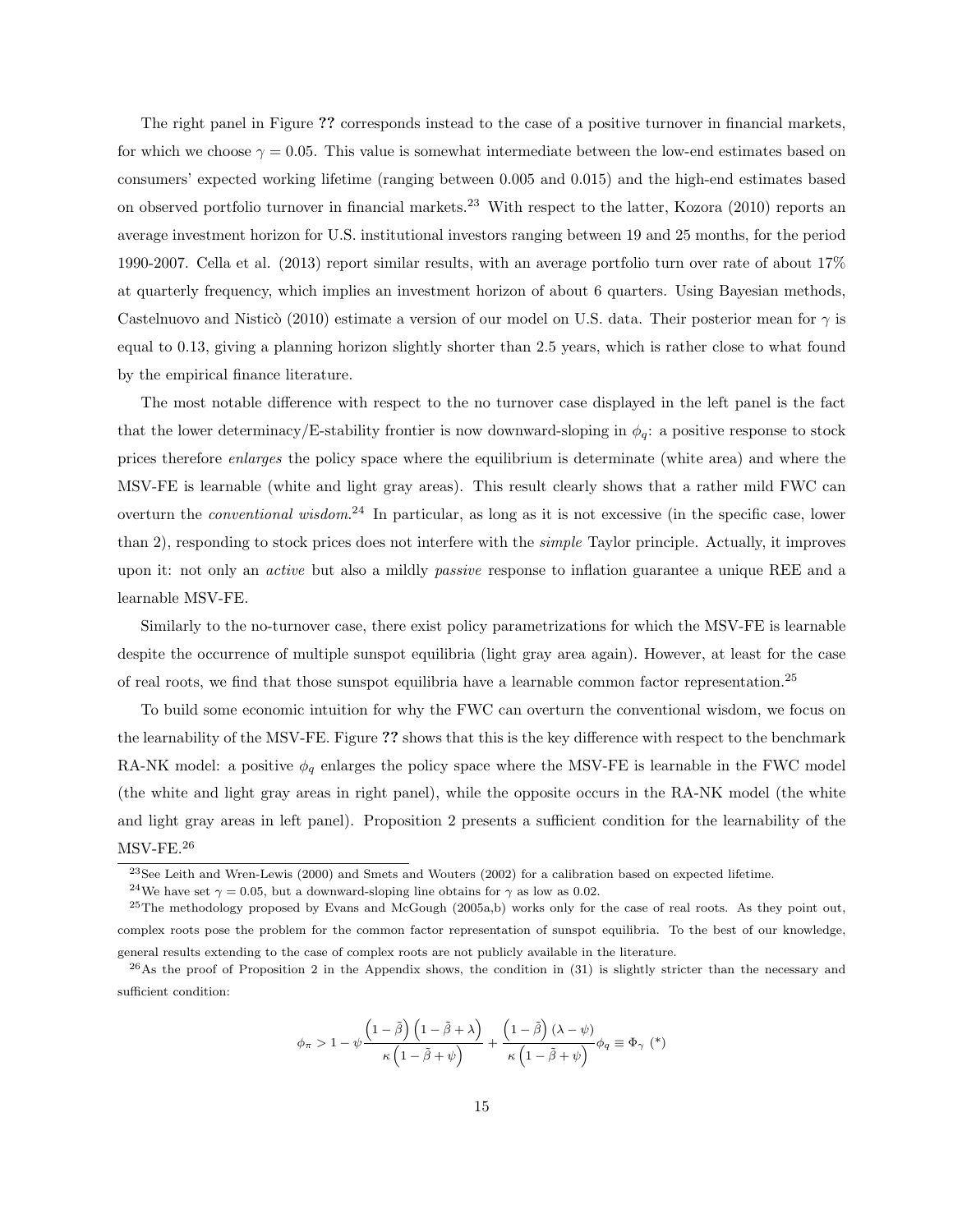**Proposition 2** Recall the definitions of  $\psi$  and  $\lambda$  from, respectively, equations (22) and (26). Let  $\gamma^* \in$ (0, 1) be the unique solution to  $\psi = \lambda$ , such that  $\psi > \lambda$  for  $\gamma > \gamma^*$ .

Then, if the turnover rate  $\gamma$  is larger than  $\gamma^*$  (i.e., the FWC is sufficiently strong), a sufficient condition for the learnability of the MSV-FE is

$$
\phi_{\pi} > 1 + \frac{\left(1 - \tilde{\beta}\right)(\lambda - \psi)}{\kappa \left(1 - \tilde{\beta} + \psi\right)} \phi_q \equiv \Phi_{\gamma},\tag{31}
$$

where, since  $\psi > \lambda$ , the threshold  $\Phi_{\gamma}$  is strictly decreasing in  $\phi_{q}$ .

#### **Proof.** See the Appendix. ■

It is useful to compare (31) with its counterpart in the no turnover case presented in equation (28) of Proposition 1:  $\phi_{\pi} > 1 + \frac{\lambda}{\kappa} \phi_q$ . While the latter is always increasing in  $\phi_q$ , Proposition 2 proves that the coefficient in front of  $\phi_q$  in (31) is negative if  $\gamma > \gamma^*$ . This means that if the turnover rate is sufficiently positive - or, equivalently, the FWC is sufficiently strong - the lower bound  $\Phi_{\gamma}$  on the policy response to inflation is strictly decreasing in  $\phi_q$ . More importantly, we have that  $\Phi_\gamma < 1$ , such that condition (31) holds for any active response to inflation, and stock price targeting is not a threat for aggregate stability.

To gain some simple economic intuition behind this result, we re-write the inequality in (31) as follows:

$$
\phi_{\pi} + \frac{\left(1 - \tilde{\beta}\right)(\psi - \lambda)}{\kappa\left(1 - \tilde{\beta} + \psi\right)} \phi_q - 1 > 0 \tag{32}
$$

This inequality can be related to the long-run Taylor principle discussed by Bullard and Mitra (2002). From equations (21), (24) and (25), one can see that the left hand side of (32) corresponds to the long run change in the real interest rate following a one percent permanent increase in inflation under the interest rate rule (20). The inequality in (32) - and therefore (31) - holds if monetary policy induces an increase in the real interest rate. When  $\gamma > \gamma^*$ , the FWC is sufficiently strong and a one percent increase in inflation implies a  $\frac{(1-\tilde{\beta})(\psi-\lambda)}{\kappa(1-\tilde{\beta}+\psi)}$  percent increase in the stock price index.<sup>27</sup> Therefore, a positive response  $\phi_q$  implies that condition (32) can hold even if the policy rule grants a *passive* response to inflation,  $\phi_{\pi} < 1$ . On the contrary, when  $\gamma = 0$ , we have that  $\frac{(1-\tilde{\beta})(\psi-\lambda)}{\kappa(1-\tilde{\beta}+\psi)} = -\frac{\lambda}{\kappa}$ , and the inequality in (32) becomes  $\phi_{\pi} - \frac{\lambda}{\kappa}\phi_{q} - 1 > 0$ . In the no turnover case, a one percent increase in inflation drives down the stock price index by  $\frac{\lambda}{\kappa}$  percent. Therefore, a positive response  $\phi_q$  implies that, in order to generate a real interest rate increase, the central bank's response to inflation must be *sufficiently active*.

However, the sufficient condition has a more straightfoward economic interpretation. The right hand side of (31) corresponds to an upward parallel shift of the right hand side of (\*). From the right panel of Figure ?? it is easy to infer that such shift is quite small, such that conditions (31) and (\*) almost coincide.

 $27$ The increase in inflation could be driven, for instance, by a sunspot shock - if we were assessing the possibiltiy of selffulfilling REE - or by an overestimation of the true impact of TFP shocks on inflation itself - if we were instead studying the learnability of the MSV-FE by boundedly rational agents.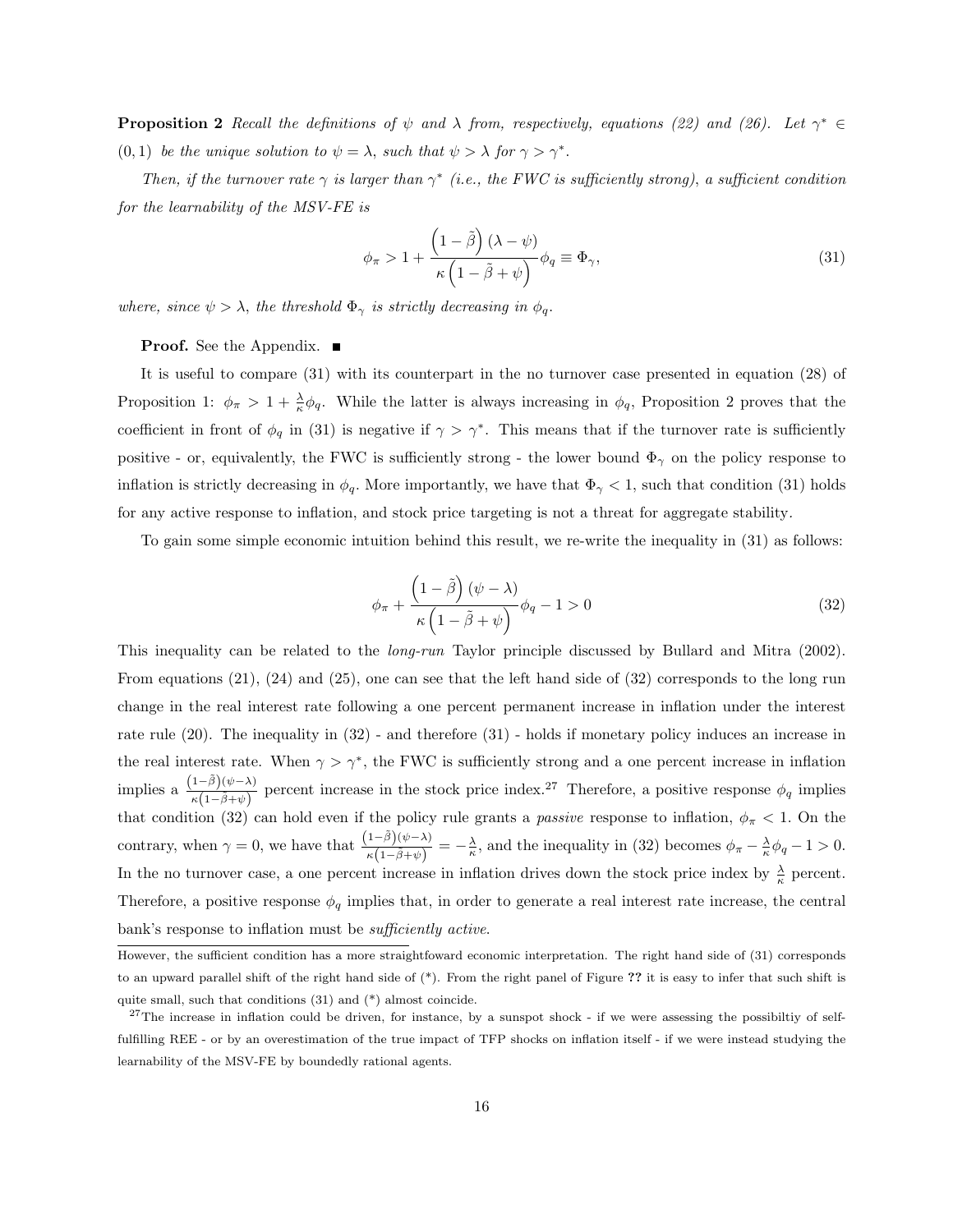Although the effect is less pronouced, the FWC continues to have implications for determinacy/E-stability also for the case of  $\gamma < \gamma^*$ . To see why, consider the condition in (31) again. If  $\gamma < \gamma^*$  (and hence  $\psi < \lambda$ ), the inequality holds for:

$$
\phi_q < \frac{\kappa \left(1 - \tilde{\beta} + \psi\right)}{\left(1 - \tilde{\beta}\right)(\lambda - \psi)} \left(\phi_\pi - 1\right) \equiv \phi_q^{\max} \tag{33}
$$

that is, for a given *active* response to inflation  $(\phi_{\pi} - 1 > 0)$ , there exists an upper bound  $\phi_q^{\max}$  on the policy response to the stock price.<sup>28</sup> Figure ?? displays  $\phi_q^{\max}$  as a function of the turnover rate  $\gamma$ , for alternative parametrizations of the elasticity  $\epsilon$ . The first thing to notice is that  $\phi_q^{\text{max}}$  is monotonically increasing in  $\gamma$ . This implies that, even if the turnover rate is not high enough to overturn the conventional wisdom, the upper bound on the response to stock prices is less tight for a larger  $\gamma$ . Hence, a stronger FWC enlarges the value range of  $\phi_q$  consistent with determinacy/E-stability. Consider the benchmark parameterization:  $\epsilon = 2.3$ . While  $\phi_q^{\text{max}}$  is positive (equal to 0.6) if  $\gamma = 0$ , its value increases very fastly as  $\gamma$  becomes positive, and tends to infinity as  $\gamma$  approaches  $\gamma^*$  (which, in thise case, is about 0.02). Although the quantitative effect is smaller, the upper bound  $\phi_q^{\text{max}}$  is strictly increasing in  $\gamma$  also for higher elasticities.

[FIGURE 2]

## 5 Extensions and Robustness

We discuss about the robustness of our results to alternative monetary policy specifications and to a simple modification to the structural framework. For what concerns alternative policies, we consider the case of forward-looking rules also responding to output, and the case of contemporaneous policy rules. We then show how the introduction of real rigidities enhances the scope for the results we have obtained under the benchmark setting.

Responding to Output The top two panels in Figure ?? display the results for a forward-looking rule also responding to output. We have set  $\phi_y = 0.5/4$ , as in the baseline parameterization of Taylor (1993). A positive response to output improves determinacy, with or without the FWC. However, it does not affect qualitatively our previous conclusions: for a positive response to stock prices to enlarge determinacy, we still need a sufficiently positive turnover rate  $\gamma$ .

Contemporaneous Rules The bottom two panels refer to the case of a contemporaneous interest rate rule. The main difference with respect to the forward-looking specification's results displayed in Figure ?? is the disappearance of policy parametrizations for which there exist multiple sunspot equilibria but

<sup>&</sup>lt;sup>28</sup>Carlstrom and Fuerst (2007) express their determinacy condition also in these terms.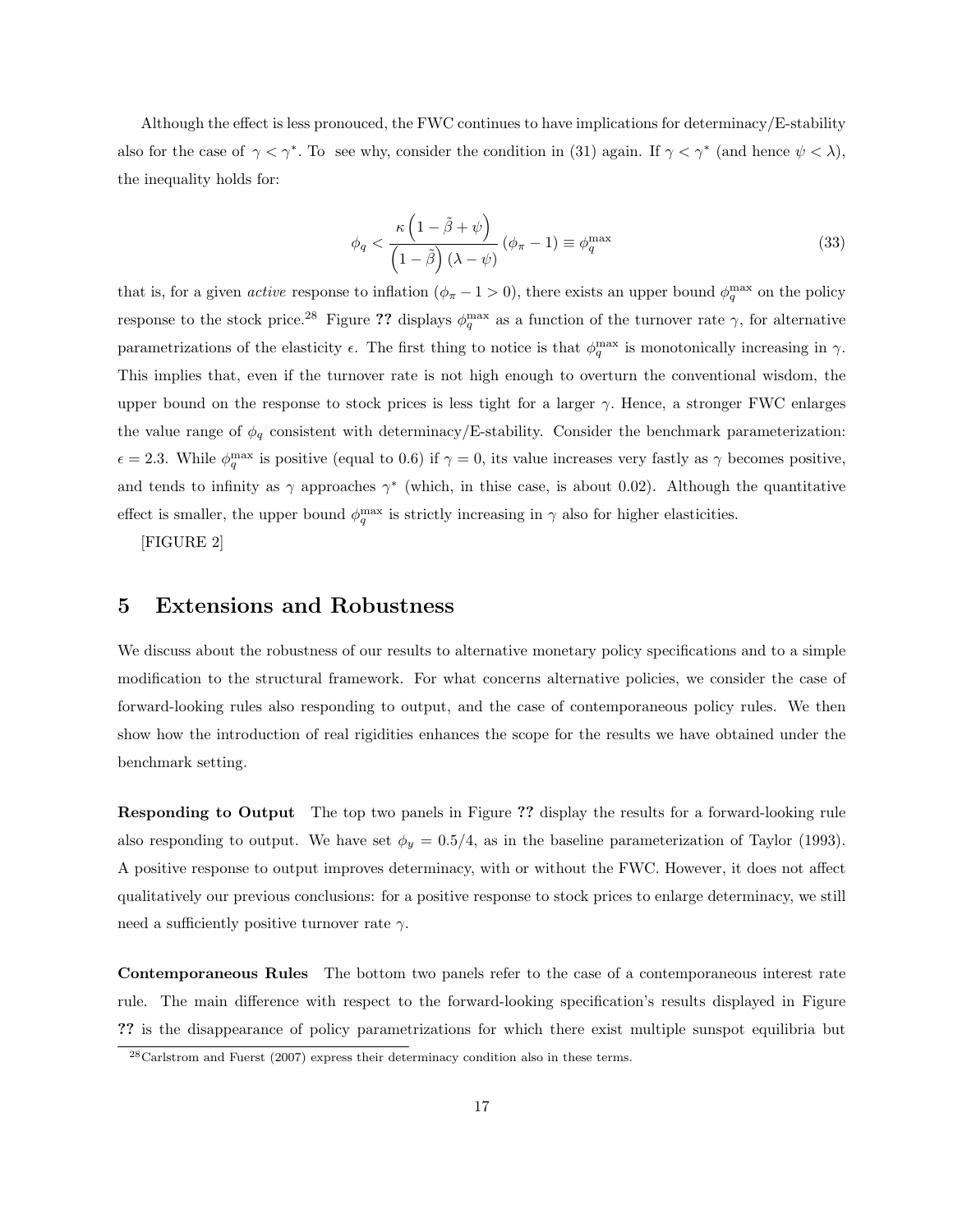the MSV-FE is learnable. Under a contemporaneous rule there are only two possible outcomes: either a determinate REE with a learnable MSV-FE representation; or, an indeterminate REE, with MSV-FE and CF-SSE which are not learnable. Moreover, for the case of  $\gamma > \gamma^*$  (right panel), there is no upper bound on  $\phi_q$ : for every active policy rule, the REE is determinate and the MSV-FE is E-stable for any  $\phi_q \ge 0$ . Despite the differences, the main message remains: a sufficiently positive turnover rate  $\gamma$  overturns the conventional wisdom by allowing stock price targeting to have some benefits for determinacy/E-stability.

#### [FIGURE 3]

Real Wage Rigidity The FWC we propose in this paper has a higher potential to overturn the conventional wisdom if combined with any form of real rigidity dampening the sensitivity of the real wage to market conditions. This is because, by increasing the response of real dividends to output, a sluggish wage adjustment makes equity holdings relatively more important for consumption decisions, thus boosting the FWC. We briefly consider the consequences of introducing a real wage rigidity by assuming that the real wage does not fully respond to labor market conditions, as a result of unmodeled imperfections, similar to Blanchard and Gali (2007).<sup>29</sup>

More specifically, assume that the real wage paid to workers is a weighted average of a notional wage (weight  $1 - \xi$ ) and, using the terminology of Hall (2005), of a wage norm (weight  $\xi$ ). We pose the notional wage equal to the real wage occurring in a perfectly flexible labor market (the case considered in the main text), i.e., the marginal rate of substitution between consumption and leisure as given by equation (11). As wage norm, we consider instead the fully efficient real wage occurring in steady state.<sup>30</sup> From  $(11)$ , simple algebra shows that the (log) real wage is now equal to  $w_t - p_t = (1 - \xi) [(1 + \chi) y_t - \chi z_t]$ , where the parameter  $\xi \in [0,1]$  is the index of real wage rigidity.<sup>31</sup> Under this slight modification, the parameter λ defined in (26) is replaced by the following expression:  $\lambda \equiv (1 - \tilde{\beta}) [(\epsilon - 1)(1 + \chi)(1 - \xi) - 1]$ . From the latter, it clealy appears that a higher degree of real wage rigidity lowers the value of  $\lambda$ . In turn, this lowers the threshold turnover rate  $\gamma^*$  above which  $\psi$  is larger than  $\lambda$ , a condition needed to overturn the conventional wisdom, as discussed in Proposition 2. In particular, the real rigidity implies that our result can also be obtained for larger elasticities, including those coming from aggregate calibrations.

To see this more clearly, we construct Figure ??, where we plot the threshold  $\gamma^*$  defined in Proposition 2

 $^{29}$ A similar result would obtain if we instead assumed nominal wages to be sticky. However, this would complicate the set-up as it would require the introduction of a wage Phillips curve. See Castelnuovo and Nisticó (2010) for a model along these lines. <sup>30</sup>Other formulations of *real* wage rigidities assume the wage norm to be equal to the past wage  $\frac{W_{t-1}}{P_{t-1}}$ , such that the (log) real wage corresponds to an exponentially-decaying weighted average of the infinite stream of past flexible real wages. See, for instance, Uhlig (2007). Our simpler specification retains the same logic - namely, the current real wage does not fully respond

to current labor market conditions - without requiring any major modification to the reduced form linear system.

<sup>&</sup>lt;sup>31</sup>For  $\xi = 0$ , the real wage is fully flexible, as in the case studied in the previous section. For  $\xi = 1$  instead,  $w_t = 0$ , i.e., the real wage is constant, as in the canonical model of Hall (2005).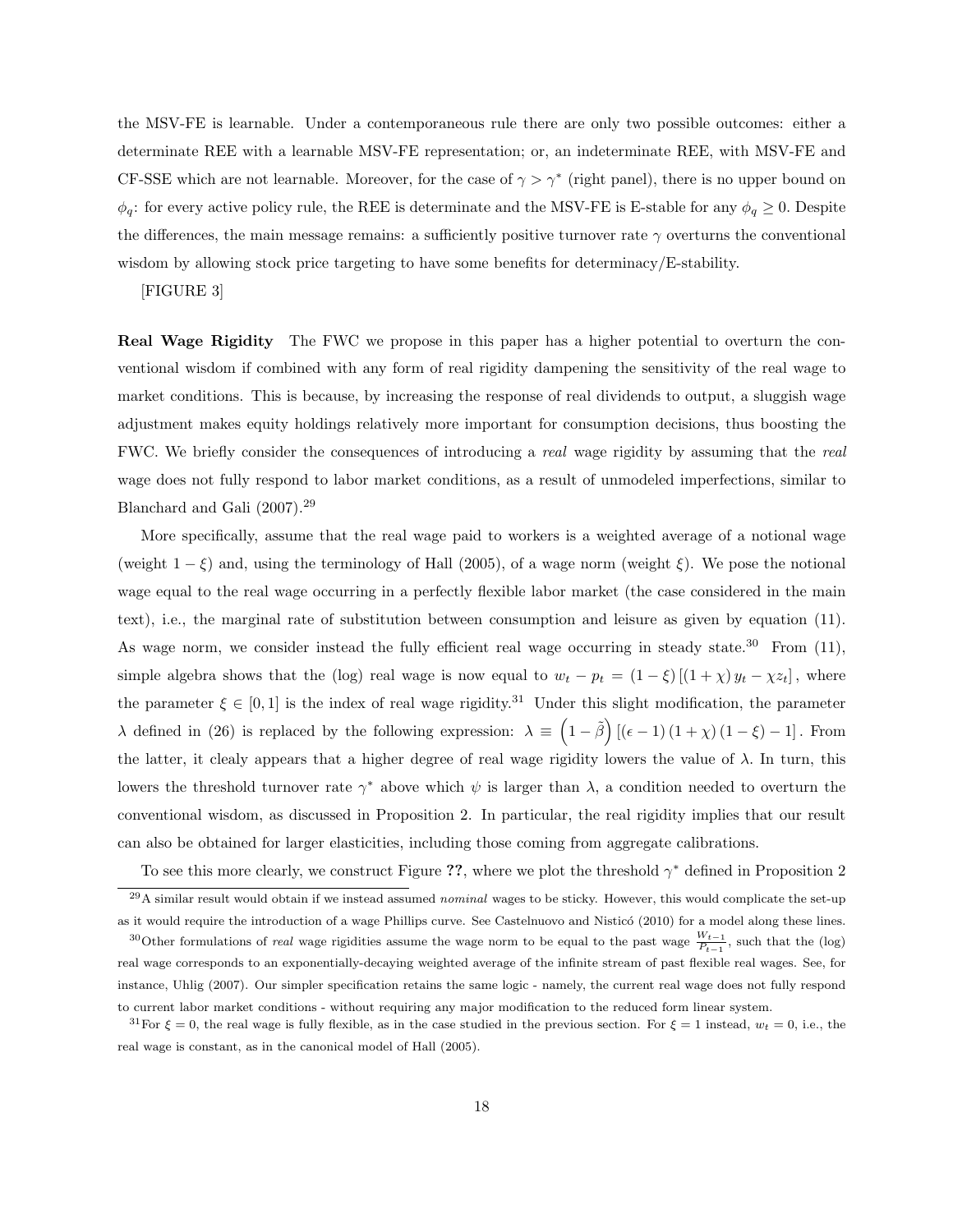as a function of  $\epsilon$  for alternative degrees of real wage rigidity  $\xi$ . We restrict the plot to the range [0, 0.13], where the upper-bound corresponds to the high-end estimate of the turnover rate, as in Castelnuovo and Nisticó  $(2010)$ , and the empirical finance literature discussed in Section 4. The horizontal dashed line corresponds to our benchmark parameterization:  $\gamma = 0.05$ . As it clearly appears, the threhold  $\gamma^*$  is a strictly increasing function of  $\epsilon$ , for any degree of real wage rigidity. An increase in  $\xi$  shifts the threshold towards the lower-right corner, thus making it more likely for  $\gamma > \gamma^*$  to hold. For instance, consider the case of  $\xi = 0.5$ . The range of plausible turnover rates above  $\gamma^*$  (that is, the interval above  $\gamma^*$  for a specific  $\epsilon$ ) is non-empty for  $2 < \epsilon < 4$  when  $\xi = 0.5$ , for  $2 < \epsilon < 5.5$  (roughly) when  $\xi = 2/3$  and for  $2 < \epsilon < 7$  when  $\xi = 0.75$ .<sup>32</sup> Looking at the same picture from a different perspective, consider the case of  $\epsilon = 5$ , a rather common parameterization in the macro literature. Then, the threshold  $\gamma^*$  is equal to the benchmark value 0.05 if  $\xi = 2/3$ , and drops to below 0.01 if  $\xi = 0.75$ .

#### [FIGURE 4]

Figure ?? also shows that there exists a continuum of  $(\epsilon, \xi)$  pairs for which the threhold  $\gamma^*$  can be made equal to our benchmark parameterization of 0.05 (but, more generally, to any value included in the plausible range [0, 0.13]). Equivalently, for any given elasticity  $\epsilon \in [2, 8]$  we can identify a degree of wage rigidity  $\xi$ such that we obtain an effect similar to what displayed in Figure 1. For instance, let's consider the following three possibilities: a)  $\epsilon = 3$  and  $\xi = 0.5$ ; b)  $\epsilon = 4$  and  $\xi = 2/3$ ; and c)  $\epsilon = 5$  and  $\xi = 0.75$ . The top panels in Figure ?? display the determinacy/E-stability regions for these three cases under the forward-looking rule (20) assuming no turnover in markets, while the bottom ones assume  $\gamma = 0.05$ . Similar to Figure 1, a positive turnover makes stock price targeting beneficial for determinacy/E-stability. This result combined with those reported in Section 4 allow us to conclude the following: the FWC presented in this paper has the potential to overturn the conventional wisdom in economies characterized by lower demand elasticities (hence, higher market power) but more flexible labor markets, and/or higher demand elasticities but more rigid labor markets.<sup>33</sup>

[FIGURE 5]

## 6 Conclusions

In the benchmark representative agent New-Keynesian model, an explicit response to stock prices in the interest rate rule increases the scope for equilibrium indeterminacy. More specifically, the larger the response

 $32$ In their benchmark calibration, Blanchard and Gali (2007) set the wage rigidity parameter (which is their case is the weight on past real wages) equal to 0.9. Using a similar specification, Uhlig (2007) shows that a high degree of real wage rigidity is needed to generate both asset pricing and macroeconomic facts with a baseline real business cycle model.

<sup>33</sup>A similar outcome could be obtained by introducing other forms of real rigidities, such as, for instance, consumption externalities/habits or labor indivisibilities.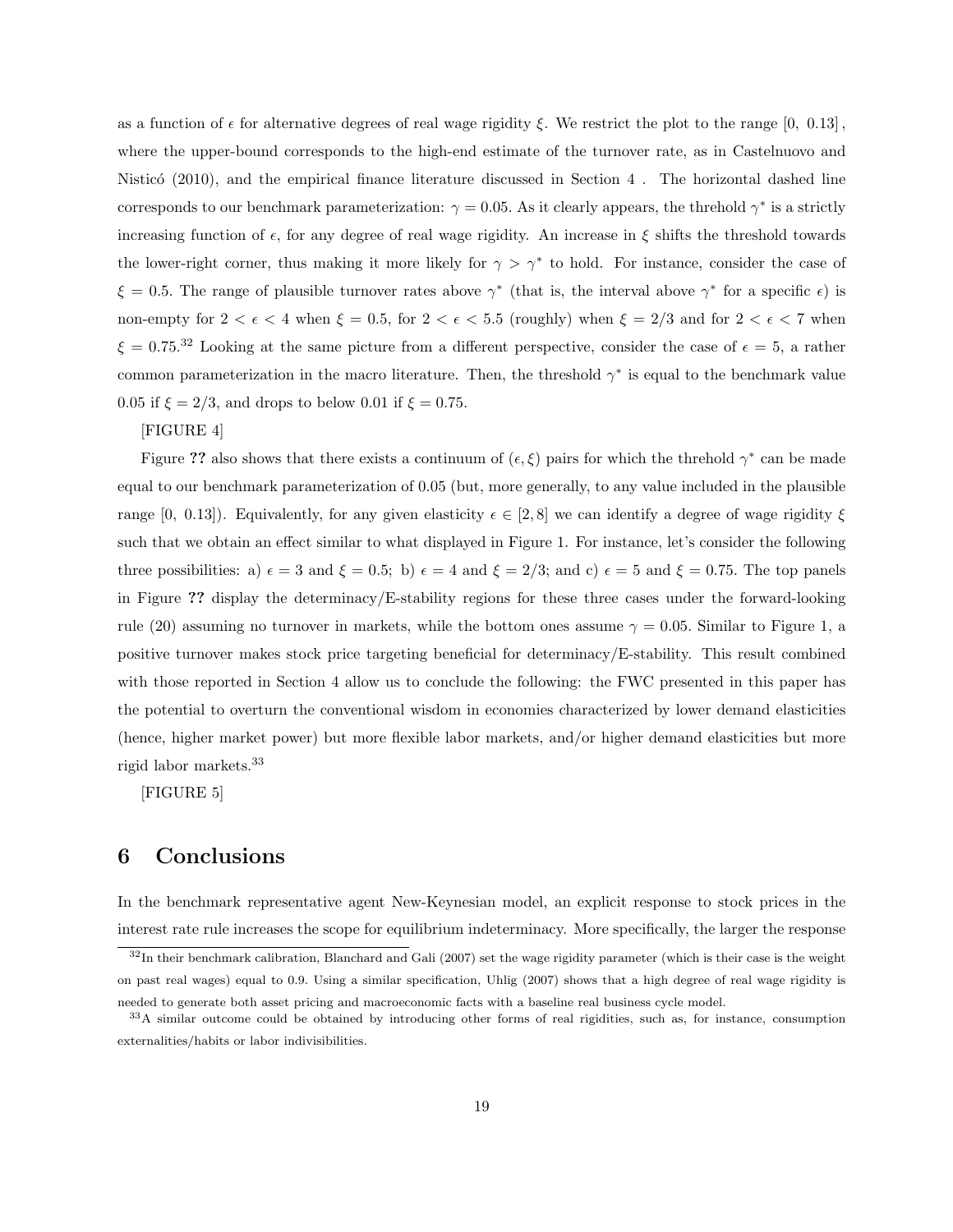to stock prices the larger should be the response to inflation for the equilibrium to be locally unique. This policy trade-off has been clearly highlighted by Bullard and Schaling (2002) and Carlstrom and Fuerst (2007), and supports the conventional wisdom that the central bank should not respond to stock prices. However, the benchmark framework does not include any structural linkage between the stock market and real activity, and hence no specific reason for why the central bank should respond to endogenous variables other than inflation and output.

This paper evaluates whether the conventional wisdom carries over to an environment where such linkage indeed exists: a New-Keynesian DSGE model in which the turnover in financial markets among non-Ricardian agents holding heterogeneous portfolios creates a financial wealth channel, whereby stock-price fluctuations affects the dynamics of aggregate consumption. The evaluation is performed through extensive analysis on the determinacy and learnability of the rational expectations equilibrium implied by an interest-rate rule that includes an explicit positive response to stock prices.

Our main results can be summarized as follows. Under suitable conditions, a positive turnover rate in financial markets implies that a positive response to stock prices enlarges the policy space where the equilibrium is determinate, and the fundamental minimal state variable representation (MSV-FE) is learnable. In this sense, the financial wealth channel featured by our model can overturn the conventional wisdom discussed above. However, if the response is too strong (in the calibrated exercise, a coefficient above two), such policy can lead to a continuum of stationary sunspot equilibria with a learnable common factor representation (CF-SSE). These results are robust to alternative specifications of the monetary policy rule (forward-looking versus contemporaneous, with or without a response to output), and appear to be quantitatively more prominent in economies characterized by less competitive goods markets and/or more rigid labor markets.

This paper can be extended in different directions. For instance, one could introduce the Blanchard-Yaari structure in a New Keynesian model subject to credit frictions and a financial accelerator, and therefore evaluate the interaction between demand-side and supply-side asset price fluctuations. Airaudo et al. (2013) make some progress in this direction by adding a cost channel of monetary policy transmission and endogenous credit spreads to the model we have presented in this paper. In their environment, responding to stock prices also alleviates the equilibrium indeterminacy problem arising from the cost channel.

Another important issue is the design and implementation of an optimal monetary policy. In this paper, we have intentionally restricted our attention to instrumental interest-rate rules. A recent contribution by Nisticò (2011) shows that a second-order approximation to the welfare-relevant objective for a benevolent government implies a specific concern for financial stability, in addition to the traditional concern for output and inflation stabilization. In Airaudo et al. (2013), we study the determinacy and stability under learning properties of optimal policy rules.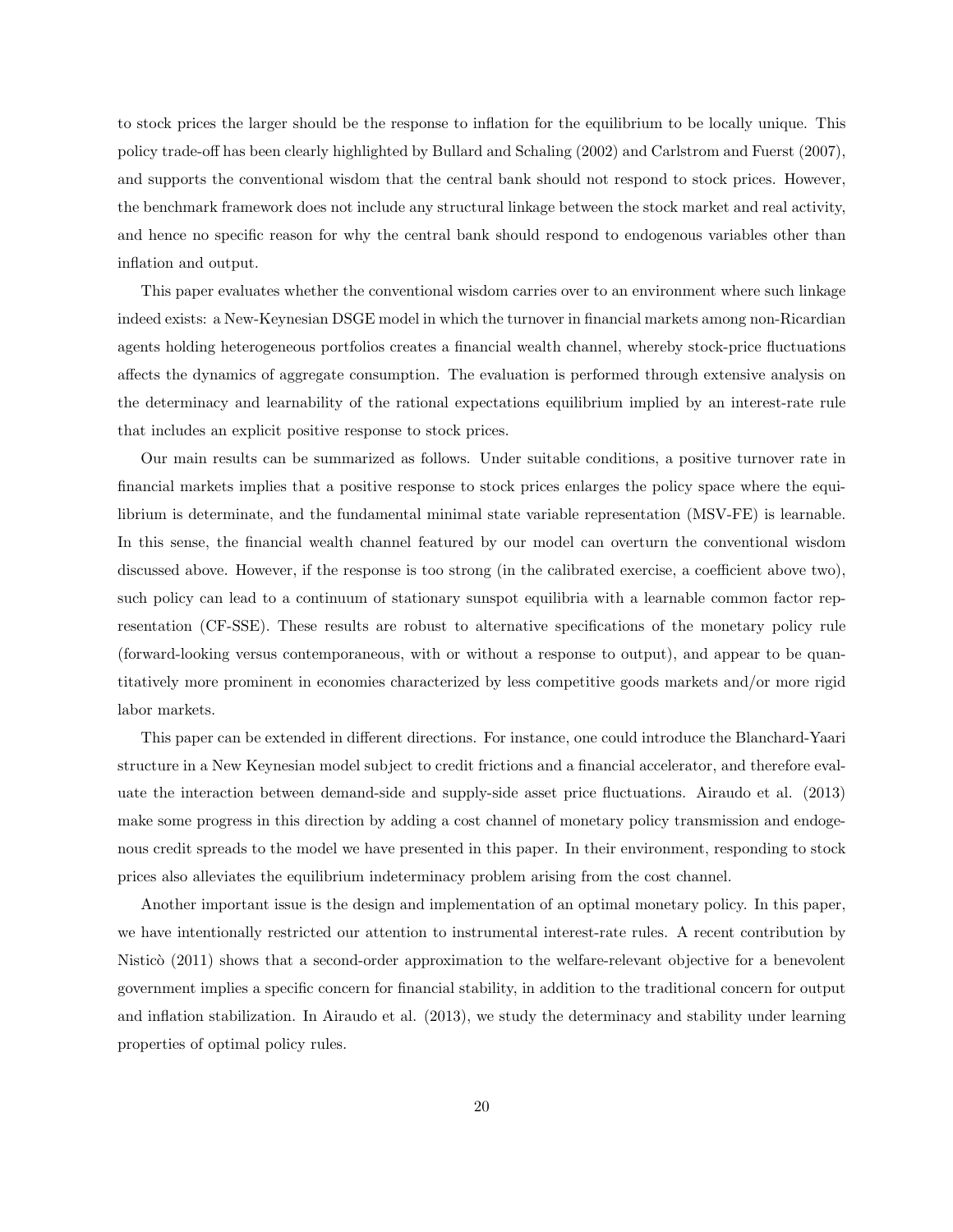## A Appendix

## A.1 Steady State

We focus on a steady state equilibrium with zero inflation. We eliminate uncertainty by setting  $Z_t = Z = 1$ . From the aggregate Euler equation (16) and the definition of the risk-less rate (19), we obtain:

$$
\beta(1+r) = 1 + \gamma \left(\frac{1}{1-\gamma} - \beta\right) \frac{\Omega}{PC}
$$
\n(A.1)

where r is the net real interest rate and  $\frac{\Omega}{PC}$  is the steady state financial wealth to consumption ratio. To get an explicit expression for it, we proceed as follows.

As in the benchmark New-Keynesian model, at the steady state, real marginal costs are equal to  $\frac{MC}{P}$  =  $(1 - \tau) \frac{W}{P} = \frac{\epsilon - 1}{\epsilon}$ . We assume that the labor subsidy  $\tau$  is set to make the real wage equal to the marginal productivity of labor:  $\frac{W}{P} = 1$ . This implies  $\tau = \epsilon^{-1}$ . Combining this with  $\delta C = \frac{W}{P}(1 - N)$  and  $Y = N$ , we obtain steady state output and hours worked:  $Y = N = \frac{1}{1+\delta}$ . This implies that that the inverse of the steady state Frisch elasticity of labor is equal to  $\chi = \frac{1}{\delta}$ . From the market clearing condition  $Y = C$ , we then have  $C = \frac{1}{1+\delta}$ . Given  $D = Y(1 - MC)$  and  $\frac{MC}{P} = \frac{\epsilon - 1}{\epsilon}$ , we find steady state dividends:  $D = \epsilon^{-1}Y$ .

From equations (12), the steady state definition of financial wealth  $\Omega = P(Q+D)$ , the expression for dividends  $D = \epsilon^{-1}Y$ , and market clearing  $Y = C$ , simple algebra gives that  $\frac{\Omega}{PC} = \frac{1+r}{\epsilon r}$ . The latter can be substituted into (A.1) to obtain  $\beta(1+r) = 1+\gamma\left(\frac{1}{1-\gamma}-\beta\right)\frac{1+r}{\epsilon r}$ . The unique positive solution to the latter is:

$$
r = \frac{(1-\gamma)(1-\beta) + \frac{\gamma[1-\beta(1-\gamma)]}{\epsilon} + \sqrt{\Psi}}{2\beta(1-\gamma)}
$$
  

$$
\Psi \equiv \left[ (1-\gamma)(1-\beta) + \frac{\gamma[1-\beta(1-\gamma)]}{\epsilon} \right]^2 + 4\frac{\gamma[1-\beta(1-\gamma)]\beta(1-\gamma)}{\epsilon} > 0
$$
 (A.2)

Given r we can retrieve the remaining steady state values:  $Q = \frac{Y}{r\epsilon}$  and  $\frac{Q}{P} = \frac{Y}{\epsilon} \left( \frac{1+r}{r} \right)$ . By straightforward calculus, we can also establish that r is strictly increasing in the turnover rate  $\gamma$ , but strictly decreasing in  $\epsilon$ .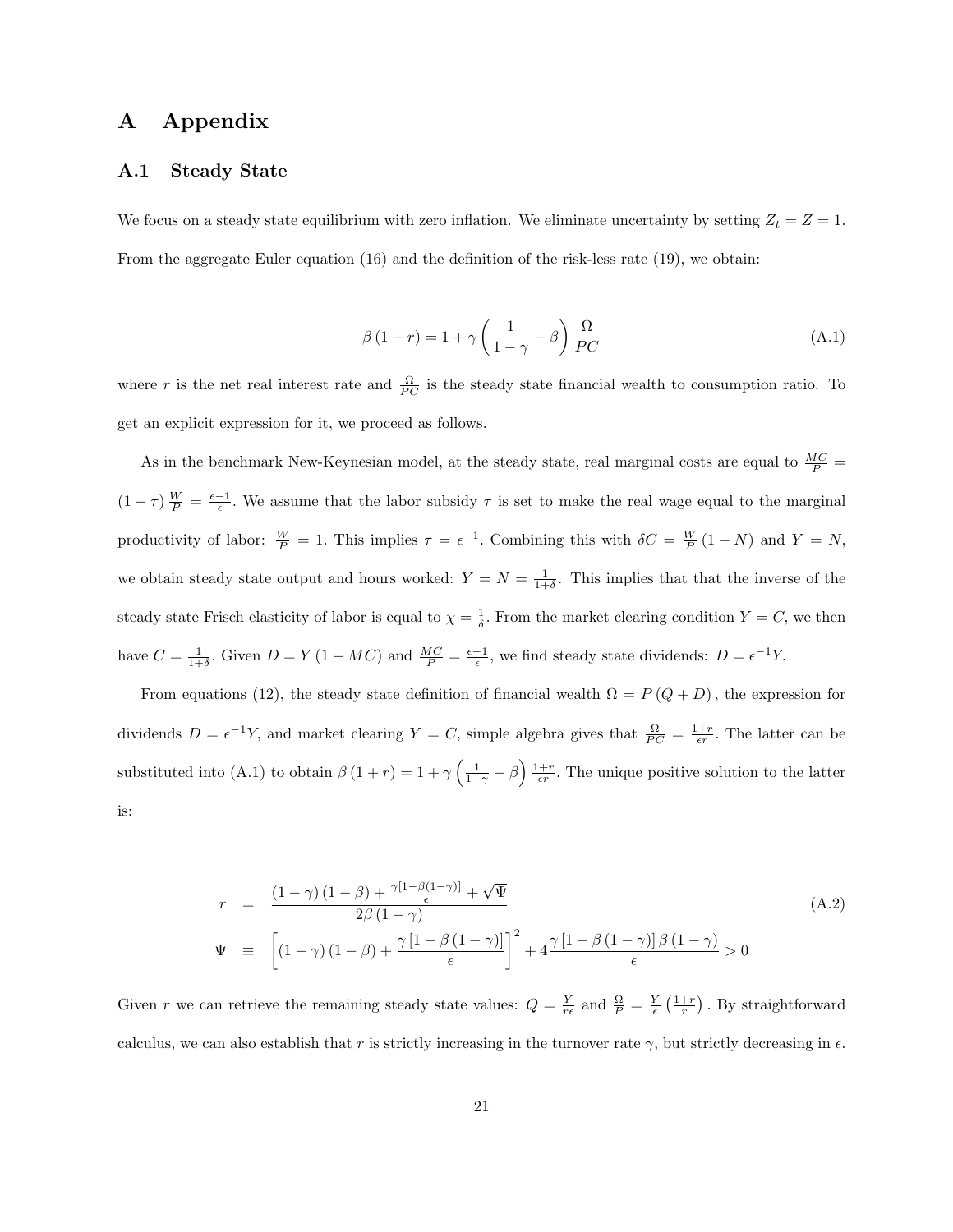#### A.2 Methodology

Under both forward-looking and contemporaneous rules, the local dynamics of our economy are entirely described by a stochastic linear system:  $x_t = \Upsilon + \Gamma E_t x_{t+1} + \Theta z_t$ , where  $x_t = [y_t, \pi_t, q_t]'$ ,  $\Upsilon$  is a zero matrix, and  $\Gamma$  and  $\Theta$  are conformable matrices, whose entries depend on structural and policy parameters. The determinacy of equilibrium analysis employs the standard procedure of Blanchard and Khan (1980). Since none of the three endogenous variables is predetermined, the Rational Expectations Equilibrium (REE) is locally determinate if and only if all eigenvalues of the Jacobian Γ lie inside the unit circle in the complex plane.

The learnability analysis follows Evans and Honkapohja (2001). Agents are no longer endowed with rational expectations and are assumed for make forecasts based on simple adaptive learning rules. We adopt the Euler equation (EE) learning approach proposed by these authors: agents' decision rules are based on the first order conditions obtained from solving their dynamic optimization problem.<sup>34</sup> We focus, in particular, on Expectational Stability (E-stability) as a learning criterion: a representation of an equilibrium is learnable if it is E-stable. Under E-stability, recursive least-squares learning is in fact locally convergent to the REE, under general conditions.

E-Stability of MSV-FE Assume agents follow a Perceived Law of Motion (PLM) which has the same functional form of the true rational expectations solution:  $x_t = A + Nz_t$ , where A and N are unknown. Iterating forward the PLM and using it to eliminate all the forecasts in the model, we obtain the implied Actual Law of Motion (ALM):  $x_t = \Upsilon + \Gamma \mathcal{A} + (\Gamma \mathcal{N} \rho_z + \Theta) z_t$ . Using standard notation, we have a T-mapping  $T(\mathcal{A}, \mathcal{N}) = (\mathcal{A}^A, \mathcal{N}^A)$ , where  $\mathcal{A}^A = \Upsilon + \Gamma \mathcal{A}$  and  $\mathcal{N}^A = (\Gamma \mathcal{N} \rho_z + \Theta)$ . The fixed points of this mapping are the REE of the economy. The MSV-FE is E-stable if all the eigenvalues of the matrices  $DT_A = \Gamma$  and  $DT_{\mathcal{N}} = \rho_z \Gamma$ , evaluated at the REE fixed point, have real parts less than one; otherwise, the MSV-FE is

 $34$ Preston (2006) proposes the alternative *Infinite Horizon (IH)* approach, which does not necessarily lead to the same conclusions one would get under the EE approach. We plan to explore the consequences of having IH learning in our model in a separate project.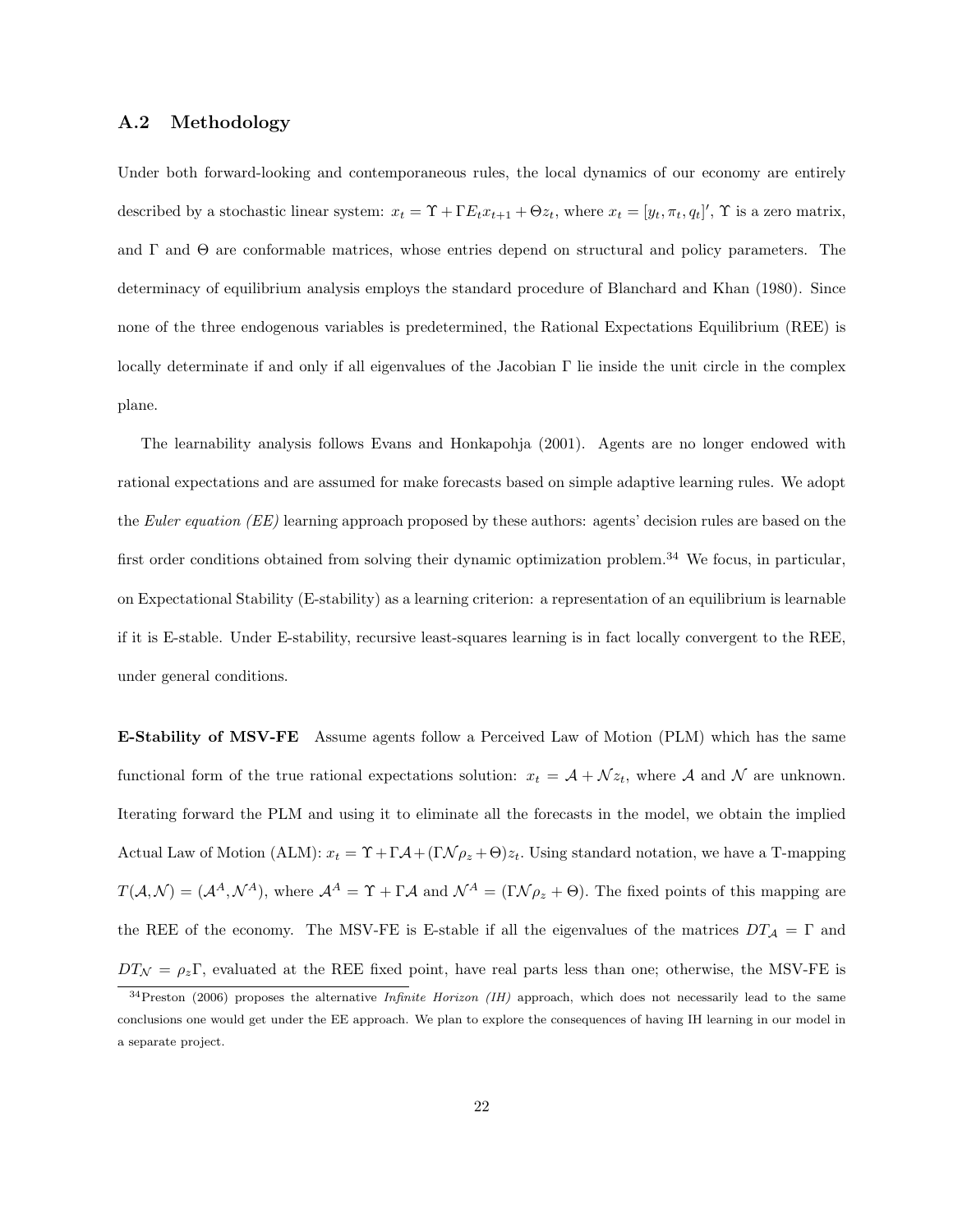E-unstable. Since  $|\rho_z|$  < 1, the MSV-FE is E-stable if the matrix Γ has all eigenvalues with real parts less than one. Or, equivalently, if the matrix  $M \equiv \Gamma - I$  has all roots with negative real part.

E-Stability of CF-SSE For policy parameterizations leading to indeterminacy, we study the existence and E-stability of Common Factor representations of stationary sunspot equilibria (henceforth, CF-SSE), as defined by Evans and McGough (2005a,b). We restrict to the case of real roots. In this case, the PLM for the CF-SSE is  $x_t = A + \sqrt{z_t} + \mathcal{G}\zeta_t$ , where  $\zeta_t$  is a sunspot shock, and A, N, and G are unknown. Suppose indeterminacy is of order one (that is,  $\Omega$  possesses one real root outside the unit circle, say  $\varrho_1$ ), then  $\zeta_t$ is a univariate stationary "sunspot" following the process  $\zeta_t = \rho_{\zeta} \zeta_{t-1} + \varpi_t$  where  $\rho_{\zeta} \equiv \frac{1}{\varrho_1}$  and  $\varpi_t$  is an arbitrary martingale difference sequence. We then have a T-mapping  $T(A, \mathcal{N}, \mathcal{G}) = (\mathcal{A}^A, \mathcal{N}^A, \mathcal{G}^A)$ , where  $\mathcal{A}^A = \Upsilon + \Gamma \mathcal{A}, \ \mathcal{N}^A = (\Gamma \mathcal{N} \rho_z + \Theta)$  and  $\mathcal{G}^A = \Gamma \mathcal{G} \rho_{\zeta}$ . E-stability of the CF representations require all the eigenvalues of the matrices  $DT_A = \Gamma$ ,  $DT_{\mathcal{N}} = \rho_z \Gamma$  and  $DT_{\mathcal{G}} = \rho_{\zeta} \Gamma$  to have real parts less than one. Since both  $\rho_{\zeta}$  and  $\rho_{z}$  are inside the unit circle, the CF-SSE is E-stable if the matrix Γ has all eigenvalues with real parts less than one. Because of the lack of lagged endogenous variables in the reduced form system, the E-stability conditions for the CF-SSE coincides with the E-stability conditition for the MSV-FE. $^{35}$  This result also holds when indeterminacy is of order higher than one. However, in that case, the sunspot  $\zeta_t$ would be multivariate and follows a VAR process.

#### A.3 Proofs

#### A.3.1 Proof of Proposition 1

Consider the reduced-form equilibrium system made of equations (21), (24) and (25). After substituting  $r_t$ with the policy rule (20), and setting the turnover rate  $\gamma = 0$  - such that,  $\psi = 0$  and  $\tilde{\beta} = \beta$  - we obtain a linear system  $x_t = \Upsilon + \Gamma E_t x_{t+1} + \Theta z_t$ , where  $x'_t \equiv [y_t, \pi_t, q_t]$ ,  $\Upsilon = 0$ ,

$$
\Gamma \equiv \begin{bmatrix} 1 & 1 - \phi_{\pi} & -\phi_{q} \\ \kappa & \beta + \kappa (1 - \phi_{\pi}) & -\kappa \phi_{q} \\ -\lambda & 1 - \phi_{\pi} & \beta - \phi_{q} \end{bmatrix},
$$
\n(A.3)

<sup>35</sup>This is clearly not the case in linear systems with lagged variables. See Evans and McGough (2005) for a general discussion.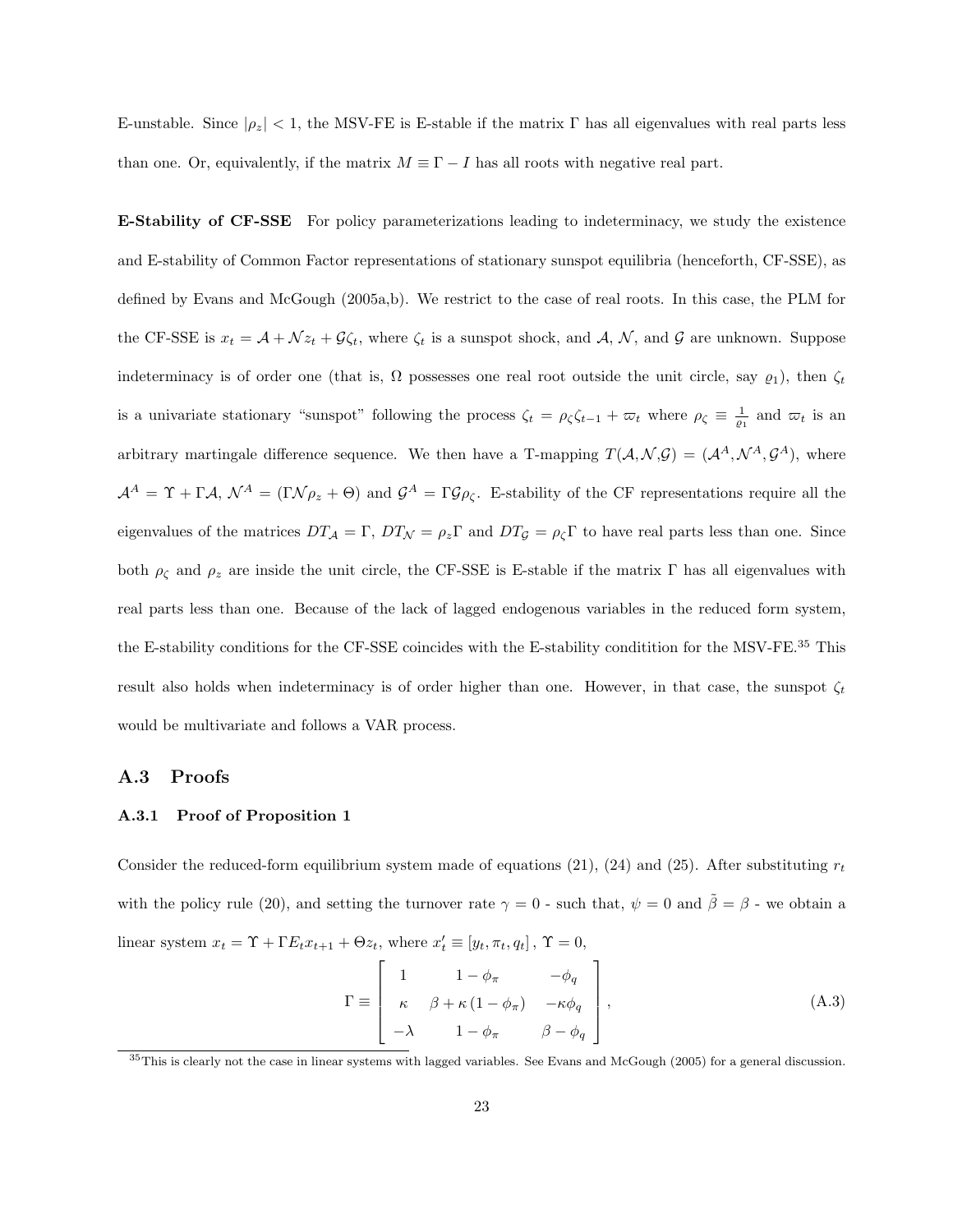and  $\Theta$  is a conformable matrix whose specification is not needed for the analysis.

**Determinacy** Since all variables in  $x_t$  are non-predetermined, the REE is locally determinate if and only if all eigenvalues of Γ are within the unit circle in the complex plane. The characteristic polynomial of  $\Gamma$  is  $P(e) = e^3 - Tr(\Gamma)e^2 + S_2(\Gamma)e - Det(\Gamma) = 0$  where  $S_2(\Gamma)$  is the sum of the 2x2 principal minors. By simple algebra we have that  $Det(\Gamma) = \beta [\beta - \phi_q (1 + \lambda)], Tr(\Gamma) = 1 + \beta + \kappa (1 - \phi_\pi) + \beta - \phi_q$  and  $S_2(\Gamma) = \beta(1+\beta)+\beta-\phi_q-\beta\phi_q-\lambda\phi_q+\beta\kappa(1-\phi_\pi)$ . Simple algebra shows that one root of  $P(e) = 0$  is real and equal to  $\beta \in (0,1)$ . This allows us to write the characteristic polynomial as  $P(e) = (e - \beta) \tilde{P}(e) = 0$ where  $\tilde{P}(e) \equiv (e^2 + a_1e + a_2) = 0$ , with  $a_1 = \phi_q - 1 - \beta - \kappa(1 - \phi_\pi)$  and  $a_2 = \beta - \phi_q(1 + \lambda)$ . All roots of  $\tilde{P}(e) = 0$  are then within the unit circle if and only if a)  $\tilde{P}(1) = 1 + a_1 + a_2 > 0$ , b)  $\tilde{P}(-1) = 1 - a_1 + a_2 > 0$ and c)  $|a_2|$  < 1. Simple manipulation shows that these conditions are equivalent to those spelled in (27) in the proposition.

E-Stability of MSV-FE. Consider Γ defined in (A.3). From the discussion in Appendix A.2, for the MSV-FE to be E-stable all eigenvalues of the matrix  $M \equiv \Gamma - I$  need to have negative real parts. Simple algebra shows that one of the eigenvalues of M is real and equal to  $\beta - 1 < 0$ . The characteristic polynomial of M can then be written as  $P(e) = (\beta - 1) \tilde{P}(e) = 0$  where  $\tilde{P}(e) = e^2 + a_1 e + a_2 = 0$  for  $a_1 = (1 - \beta) + \kappa (\phi_\pi - 1) + \phi_q$ and  $a_2 = [\kappa (\phi_\pi - 1) - \lambda \phi_q]$ . Applying standard results from matrix algebra, all roots of M have then negative real parts if and only if  $a_2 > 0$  and  $a_1 > 0$ . Clearly,  $a_2 > 0$  if and only if  $\phi_{\pi} > 1 + \frac{\lambda}{\kappa} \phi_q$ . Moreover, it is immediate to see that if  $a_2 > 0$  then  $a_1 > 0$  as well. Hence, all roots have negative real parts and the MSV-FE is E-stable if and only if  $\phi_{\pi} > 1 + \frac{\lambda}{\kappa} \phi_q$ , for any  $\phi_q \geq 0$ .

E-Stability of CF-SSE From the proof of determinacy, recall the characteristic polynomial of matrix Γ:  $P(e) = (e - \beta) \tilde{P}(e) = 0.$  Let  $\phi_q^* \equiv \frac{(1 + \beta)}{1 + \lambda}$  $\frac{1+\beta}{1+\lambda}$ . From the determinacy conditions in (27), we know that there is indeterminacy for  $\phi_{\pi} > 1 + \frac{2(1+\beta)}{\kappa} - \frac{2+\lambda}{\kappa} \phi_q$  and for  $\phi_{\pi} < 1 + \frac{\lambda}{\kappa} \phi_q$  when  $\phi_q < \phi_q^*$ , and for any  $\phi_{\pi} \geq 0$  when  $\phi_q \ge \phi_q^*$ . Moreover, since within these ranges we also have that  $\tilde{P}(1) < 0$  or  $\tilde{P}(-1) < 0$ , then all eigenvalues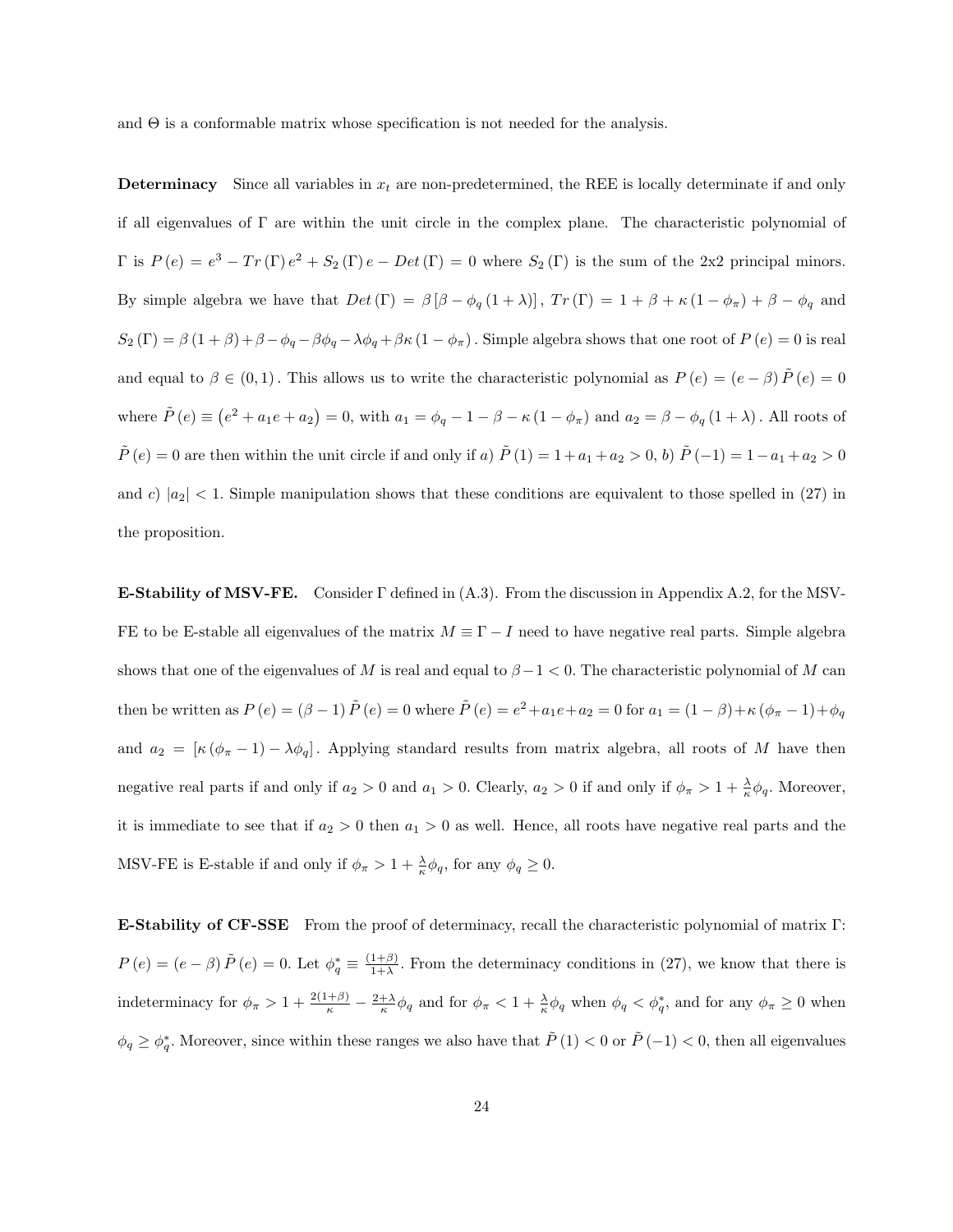of Γ are real. From Appendix A.2, it follows that a E-stable Common Factor representation of a stationary sunspot equilibrium (CF-SSE) exists within the policy space where the MSV-FE is E-stable as well. The conditions stated in the proposition immediately follow after noticing that  $1 + \frac{2(1+\beta)}{\kappa} - \frac{2+\lambda}{\kappa} \phi_q \geq 1 + \frac{\lambda}{\kappa} \phi_q$  for  $\phi_q \lesseqqgtr \phi_q^*$ .

### A.3.2 Proof of Proposition 2

Consider the reduced-form equilibrium system made of equations (21), (24) and (25). After substituting  $r_t$ with the policy rule (20), we obtain a linear system  $x_t = \Upsilon + \Gamma E_t x_{t+1} + \Theta z_t$ , where  $x'_t \equiv [y_t, \pi_t, q_t]$ ,  $\Upsilon = 0$ ,

$$
\Gamma \equiv \begin{bmatrix} \frac{1-\psi\lambda}{1+\psi} & 1-\phi_{\pi} & \frac{\psi}{1+\psi}\tilde{\beta}-\phi_{q} \\ \kappa\frac{1-\psi\lambda}{1+\psi} & \tilde{\beta}+\kappa\left(1-\phi_{\pi}\right) & \kappa\left(\frac{\psi}{1+\psi}\tilde{\beta}-\phi_{q}\right) \\ -\lambda & 1-\phi_{\pi} & \tilde{\beta}-\phi_{q} \end{bmatrix}, \tag{A.4}
$$

and Θ is a conformable matrix whose forms is not necessary for our analysis. From the discussion in Section A.2, the MSV-REE is learnable (in the E-stability sense) if all eigenvalues of matrix  $M \equiv \Gamma - I$  have negative real part. By the Routh Theorem, all roots of  $M$  have negative real part if and only if the following three conditions are all satisfied:  $Det(M) < 0$ ,  $Tr(M) < 0$  and  $S_2(M) Tr(M) - Det(M) < 0$ , where  $S_2(M)$  is the sum of the  $2x2$  principal minors of  $M$ . After simple algebra we obtain that:

$$
Det(M) = (\tilde{\beta} - 1) \left[ \frac{\psi\left(1 - \tilde{\beta} + \lambda\right) - \phi_q\left(\lambda - \psi\right)}{1 + \psi} \right] + \kappa \left(1 - \phi_\pi\right) \left(1 - \frac{\tilde{\beta}}{1 + \psi}\right) \tag{A.5}
$$

$$
Tr(M) = -\frac{\psi}{1+\psi} (1+\lambda) + 2(\tilde{\beta}-1) - \phi_q + \kappa (1-\phi_\pi)
$$
 (A.6)

$$
S_2(M) = \kappa (\phi_\pi - 1) \left( 2 - \frac{\tilde{\beta}}{1 + \psi} \right) + \frac{\psi \left( 1 - \tilde{\beta} + \lambda \right) - \phi_q \left( \lambda - \psi \right)}{1 + \psi} + \left( \tilde{\beta} - 1 \right) \left[ -\frac{\psi}{1 + \psi} \left( 1 + \lambda \right) + \tilde{\beta} - 1 - \phi_q \right]
$$
\n(A.7)

Using  $(A.6)-(A.7)$ , after some manipulations, we get

$$
(\tilde{\beta}-1) S_2(M) = (\tilde{\beta}-1)^2 \left[Tr(M) - (\tilde{\beta}-1)\right] + Det(M) - \kappa (1-\phi_{\pi}) \tilde{\beta}^2 \frac{\psi}{1+\psi},
$$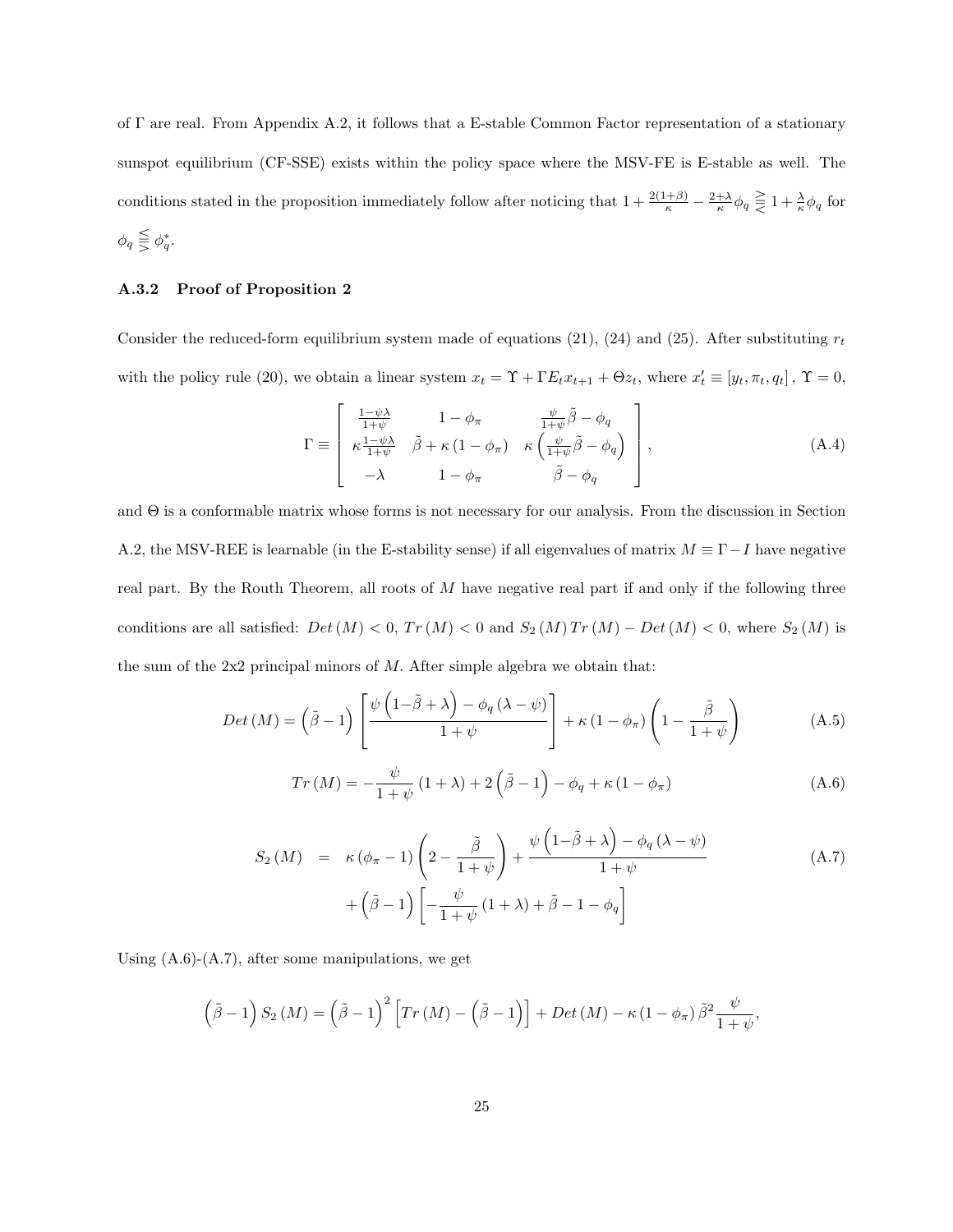from which the term  $S_2(M) Tr(M) - Det(M)$  can be written:

$$
S_2(M) Tr(M) - Det(M) = S_2(M) \left[ Tr(M) - (\tilde{\beta} - 1) \right]
$$
\n
$$
+ \left\{ (\tilde{\beta} - 1)^2 \left[ Tr(M) - (\tilde{\beta} - 1) \right] - \kappa (1 - \phi_\pi) \tilde{\beta}^2 \frac{\psi}{1 + \psi} \right\}
$$
\n(A.8)

Given  $Det(M) < 0$  and  $Tr(M) < 0$ , it follows that  $S_2(M) > 0$  is a necessary condition for  $S_2(M) Tr(M) Det(M) < 0$  to hold. From the definitions (A.5)-(A.7), the inequalities  $Det(M) < 0, Tr(M) < 0$  and  $S_2(M) > 0$  are written as:

$$
\phi_{\pi} > 1 - \psi \frac{\left(1 - \tilde{\beta}\right)\left(1 - \tilde{\beta} + \lambda\right)}{\kappa \left(1 - \tilde{\beta} + \psi\right)} + \frac{\left(1 - \tilde{\beta}\right)\left(\lambda - \psi\right)}{\kappa \left(1 + \psi - \tilde{\beta}\right)} \phi_{q} \equiv \Phi^{b}\left(\phi_{q}\right)
$$
\n(A.9)

$$
\phi_{\pi} > 1 - \frac{\frac{\psi}{1+\psi} (1+\lambda) + 2 \left(1 - \tilde{\beta}\right)}{\kappa} - \frac{\phi_q}{\kappa} \equiv \Phi^d \left(\phi_q\right) \tag{A.10}
$$

$$
\phi_{\pi} > 1 - \frac{\psi\left(1-\tilde{\beta}+\lambda\right) + \left(1-\tilde{\beta}\right)(1+\psi)\left[\psi\frac{1+\lambda}{1+\psi}+1-\tilde{\beta}\right]}{\kappa\left[2\left(1+\psi\right)-\tilde{\beta}\right]} + \frac{\left[\lambda-\lambda^{e}\right]}{\kappa\left[2\left(1+\psi\right)-\tilde{\beta}\right]}\phi_{q} \equiv \Phi^{e}\left(\phi_{q}\right) \tag{A.11}
$$

where  $\lambda^e \equiv \psi + (1 - \tilde{\beta})(1 + \psi) > \psi$ .

Consider (A.9). A sufficient condition for the inequality to hold is that  $\phi_{\pi} > 1 + \frac{(1-\tilde{\beta})(\lambda - \psi)}{\kappa(1+\psi-\tilde{\beta})} \phi_q \equiv \Phi_{\gamma}(\phi_q)$ . The slope of  $\Phi_{\gamma}(\phi_q)$  clearly depends on the sign of  $\lambda-\psi$ . From the definition of the steady state in Appendix A.1 and its definition in (22),  $\psi$  can also be written as  $\psi = \beta(1+r) - 1$ . By combining the latter with definition of  $\lambda$  in (26) and  $\tilde{\beta} \equiv \frac{\beta}{1+\psi}$ , we obtain that  $\psi > \lambda$  if and only if:

$$
[\beta (1+r) - 1] \frac{1+r}{r} \geq [(\epsilon - 1) (1+\chi) - 1]
$$
\n(A.12)

From the definition of r in  $(A.2)$ , simple calculus shows that the left hand side of  $(A.12)$  is equal to zero for  $\gamma = 0$ , it is strictly increasing in  $\gamma$  and tends to infinity as  $\gamma$  goes to unity. As long as the right hand side of (A.12) is positive (which simply requires  $\epsilon > \frac{2+\chi}{1+\chi}$ , a restriction that, for instance, always holds for  $\epsilon > 2$ , independently from the value assigned to the inverse Frisch elasticity of labor  $\chi$ ) there exists a unique  $\gamma^* \in (0,1)$  such that  $\psi > \lambda$  for  $\gamma > \gamma^*$ .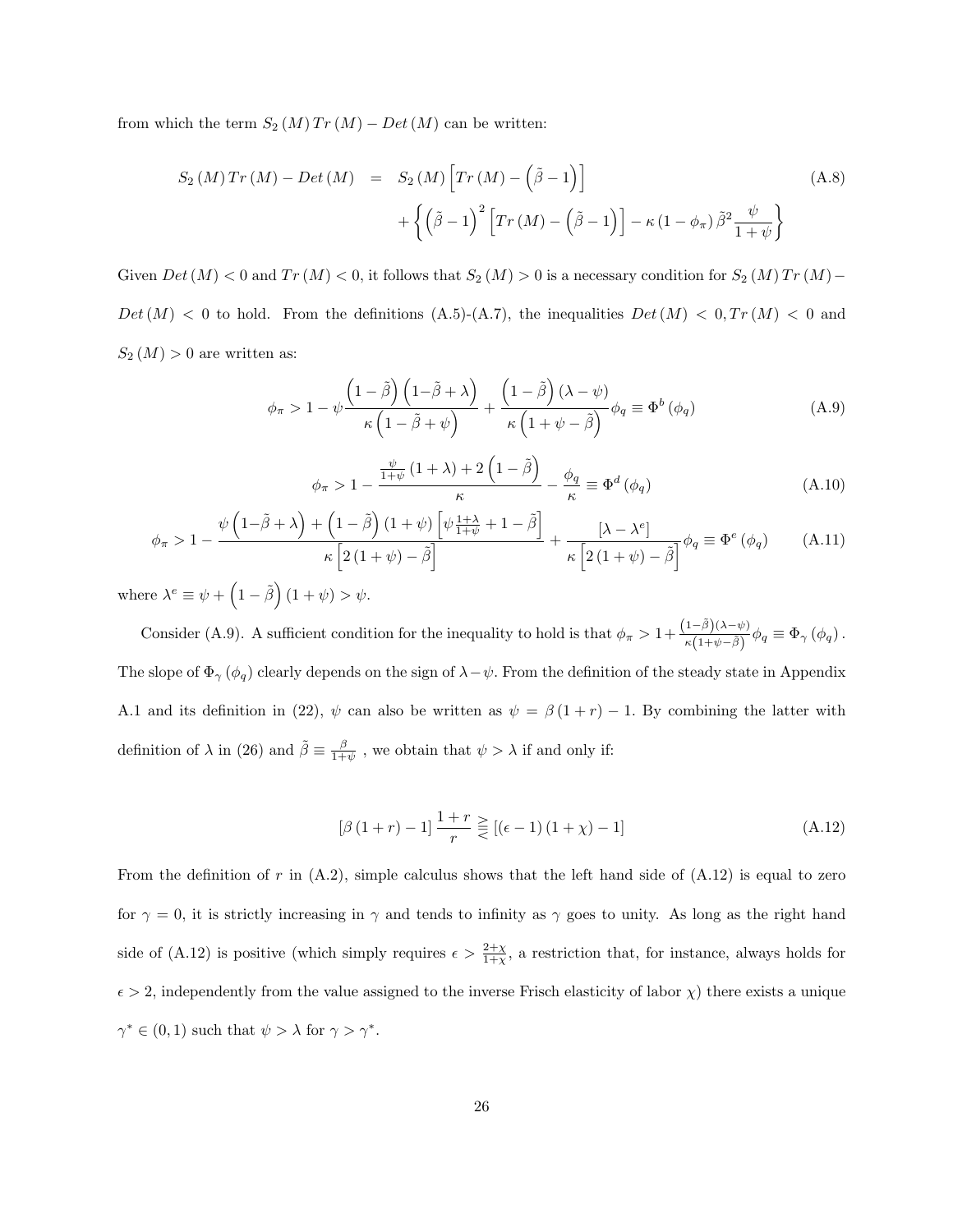Let's assume that the turnover rate is larger than the threshold  $\gamma^*$ . Then, since  $\lambda^e > \psi > \lambda$ , it immediately follows that  $\Phi_{\gamma}(\phi_q)$ ,  $\Phi^d(\phi_q)$  and  $\Phi^e(\phi_q)$  are all strictly decreasing in  $\phi_q$ . Moreover, simple but tedious algebra shows that  $\Phi_{\gamma}(\phi_q) > \max \{\Phi^d(\phi_q), \Phi^e(\phi_q)\}\$  for any  $\phi_q \geq 0.36$  This makes conditions (A.10) and (A.11) redundant, such that  $\phi_{\pi} > \Phi_{\gamma}(\phi_q)$  is a sufficient condition for  $Det(M) < 0$ ,  $Tr(M) < 0$  and  $S_2(M) > 0$ . It remains to show that  $S_2(M) Tr(M) - Det(M) < 0$  holds as well. To do that, consider (A.8). Using the definition of  $Tr(M)$ , after simple algebra, we obtain the following equivalence:

$$
Tr(M) - (\tilde{\beta} - 1) < 0 \Leftrightarrow \phi_{\pi} > 1 - \frac{\frac{\psi}{1 + \psi} (1 + \lambda) + 1 - \tilde{\beta}}{\kappa} - \frac{\phi_q}{\kappa} \equiv \Phi^f(\phi_q)
$$

where  $\Phi^f(\phi_q) < \Phi_\gamma(\phi_q)$  for any  $\phi_q \geq 0$ . As a consequence, if  $\phi_\pi > \Phi_\gamma(\phi_q)$ , then  $Tr(M) - (\tilde{\beta} - 1) < 0$ , which combined with the previous result  $S_2(M) > 0$ , implies that  $S_2(M) \left[Tr(M) - \left(\tilde{\beta} - 1\right)\right] < 0$  and  $(\tilde{\beta}-1)^2 [Tr(M)-(\tilde{\beta}-1)] < 0$ . Extended algebra shows that these last two inequalities are sufficient to imply that  $S_2(M) Tr(M) - Det(M) < 0$  for any  $\phi_{\pi} > \Phi_{\gamma}(\phi_q)$ . It then follows that, for  $\gamma > \gamma^*$ , the condition  $\phi_{\pi} > \Phi_{\gamma}(\phi_q)$  is sufficient for all roots of M have negative real parts, and therefore for the MSV-FE to be learnable.

## References

- [1] Airaudo, Marco, Roberta Cardani, and Kevin J. Lansing. (2013) "Monetary Policy and Asset Prices with Belief-Driven Fluctuations." Journal of Economic Dynamics and Control, 37, 1453-78.
- [2] Airaudo, Marco, Salvatore Nisticò, and Luis-Felipe Zanna. (2012) "Expectations, Asset Prices and the Stability Problem of Optimal Monetary Policy." Mimeo, LeBow College of Business, Drexel University.
- [3] Basel Committee on Banking Supervision. (2011) The Transmission Channels Between the Financial and the Real Sectors: A Critical Survey of the Literature, Bank of International Settlements, Basel, Switzerland.

<sup>&</sup>lt;sup>36</sup>The function  $\Phi_{\gamma}(\phi_q)$  has the highest intercept and is the flattest among the three.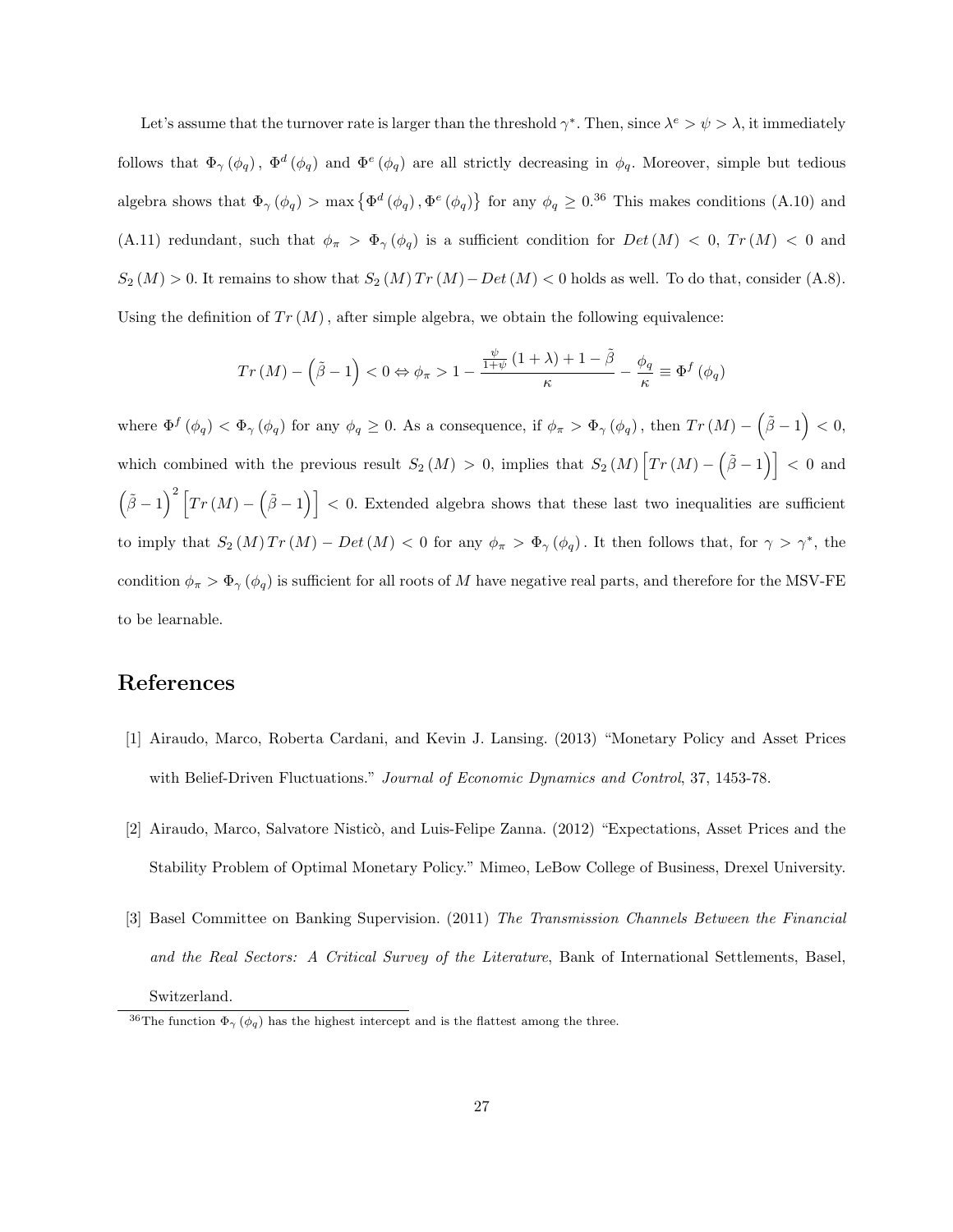- [4] Bernanke, Ben S., and Mark Gertler. (1999) "Monetary Policy and Asset Prices Volatility." Federal Reserve Bank of Kansas City Economic Review, Fourth Quarter, 84, 17-51.
- [5] Bernanke, Ben S., Mark Gertler, and Simon Gilchrist. (1999) "The Financial Accelerator in a Quantitative Business Cycle Framework." In Handbook of Macroeconomics, Vol. 1C, edited by J. B. Taylor and M. Woodford. Amsterdam: North Holland
- [6] Bernanke, Ben S., and Mark Gertler. (2001). "Should Central Banks Respond to Movements in Asset Prices?" American Economic Review, Papers and Proceedings, 91, 253-57.
- [7] Blanchard, Olivier J. (1985) "Debt, Deficits, and Finite Horizons." Journal of Political Economy, 93, 223-47.
- [8] Blanchard, Olivier J., and Jordi Gali. (2007) "Real Wage Rigidities and the New Keynesian model." Journal of Money, Credit and Banking, 39, 35-65.
- [9] Blanchard, Olivier J., and Charles M. Kahn. (1980) "The Solution of Linear Difference Models Under Rational Expectations." Econometrica, 48, 1305-1313.
- [10] Boivin, Jean, and Marc Giannoni. (2006) "Has Monetary Policy Become More Effective?" Review of Economics and Statistics, 88, 445-62.
- [11] Broda, Christian, and David E. Weinstein. (2006) "Globalization and the Gains from Variety." Quarterly Journal of Economics, 121, 1234-66.
- [12] Bullard, James, and Kaushik Mitra. (2002) "Learning about Monetary Policy Rules." Journal of Monetary Economics, 49, 1105-29.
- [13] Bullard, James, and Eric Schaling. (2002) "Why the Fed Should Ignore the Stock Market." Federal Reserve Bank of St. Louis Review, 84, 35-41.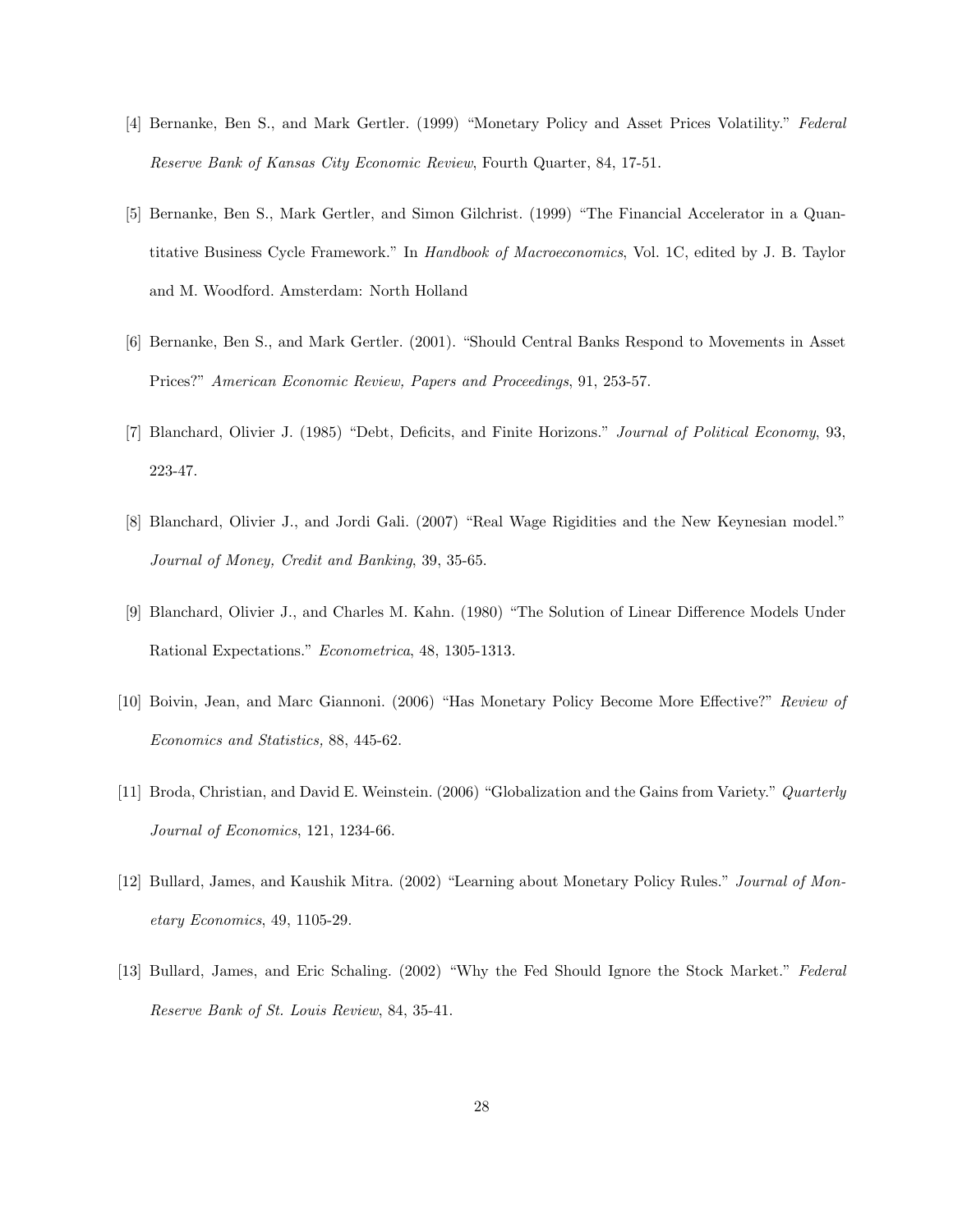- [14] Carlstrom, Charles T., and Timothy S. Fuerst. (2007) "Asset Prices, Nominal Rigidities and Monetary Policy." Review of Economic Dynamics, 10, 256-75.
- [15] Carrol, Christopher D., Misuzu Otsuka, and Jiri Slacalek. (2011) "How Large are Housing and Financial Wealth Effects? A New Approach." Journal of Money, Credit and Banking, 43, 55-79.
- [16] Case, Karl E., John M. Quigley, and Robert J. Shiller. (2005) "Comparing Wealth Effects: the Stock Market versus the Housing Market." Advances in Macroeconomics, 5, 1-32.
- [17] Castelnuovo, Efrem, and Salvatore Nisticò. (2010) "Stock Market Conditions and Monetary Policy in a DSGE Model for the U.S." Journal of Economic Dynamics and Control, 34, 1700-31.
- [18] Cecchetti, Stephen G., Hans Genberg, John Lipsky, and Sushil B. Wadhwani. (2000) Asset Prices and Central Bank Policy, CEPR Geneva Report on the World Economy 2
- [19] Cecchetti, Stephen G., Hans Genberg, and Sushil B. Wadhwani. (2002) "Asset Prices in a Flexible Inflation Targeting Framework." In Asset Price Bubbles: Implications for Monetary, Regulatory, and International Policies, edited by W. C. Hunter, G. G. Kaufman and M. Pomerleano. Cambridge, Mass.: MIT Press.
- [20] Cella, Cristina, Andrew Ellul, and Mariassunta Giannetti. (2013) "Investors' Horizon and the Amplification of Market Shocks." Review of Financial Studies, 26, 1607-48.
- [21] Clarida, Richard, Jordi Galì, and Mark Gertler. (2000) "Monetary Policy Rules and Macroeconomic Stability: Evidence and Some Theory." Quarterly Journal of Economics, 115, 147-80.
- [22] Cochrane, John H. (2009) "Can Learnability Save New-Keynesian Models?" Journal of Monetary Economics, 56, 1109-13.
- [23] Di Giorgio, Giorgio, and Salvatore Nisticò. (2007) "Monetary Policy and Stock Prices in an Open Economy", Journal of Money, Credit and Banking, 39, 1947-85.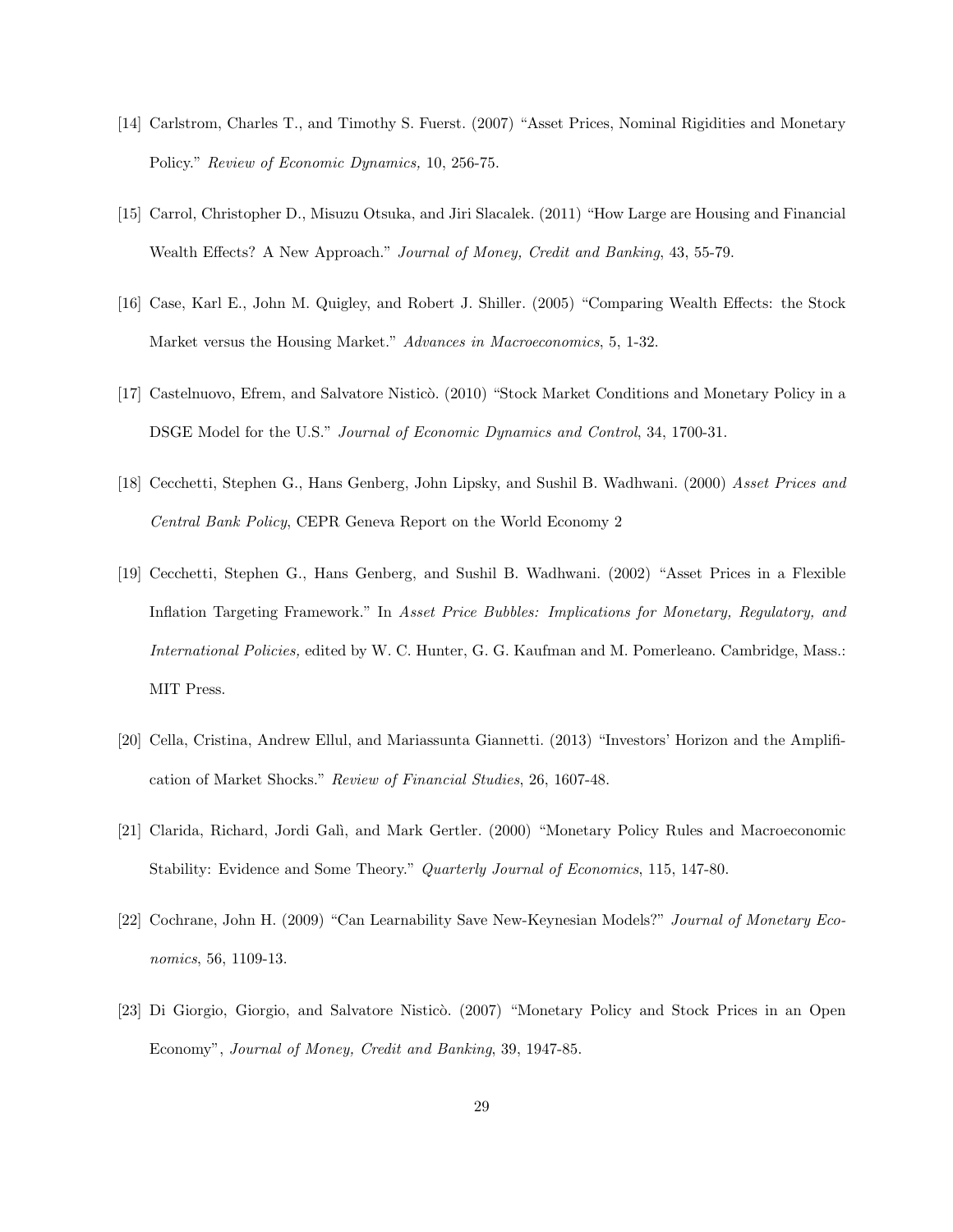- [24] Di Giorgio, Giorgio, and Salvatore Nisticò. (2013) "Productivity Shocks, Stabilization Policies and the Dynamics of Net Foreign Assets", Journal of Economic Dynamics and Control, vol. 37 (1), pp. 210–230.
- [25] Dupor, William D. (2005) "Stabilizing Non-Fundamental Asset Price Movements under Discretion and Limited Information." Journal of Monetary Economics, 52, 727-47.
- [26] Evans, George, and Seppo Honkapohja. (2001) Learning and Expectations in Macroeconomics, Princeton University Press.
- [27] Evans, George, and Bruce McGough. (2005a) "Stable Sunspot Solutions in Models with Predetermined Variables." Journal of Economic Dynamics and Control, 29, 601-25.
- [28] Evans, George, and Bruce McGough. (2005b) "Monetary Policy, Indeterminacy, and Learning." Journal of Economic Dynamics and Control, 29, 1809-40.
- [29] Farmer, Roger E.A. (2002) "Fiscal Policy, Equity Premia and Heterogeneous Agents." Mimeo, UCLA.
- [30] Farmer, Roger E.A. (2010) "Animal Spirits, Persistent Unemployment and the Belief Function." NBER Working Paper No. 16522.
- [31] Farmer, Roger E.A. (2012a) "Confidence, Crashes and Animal Spirits." Economic Journal, 122, 155-72.
- [32] Farmer, Roger E.A. (2012b) "The Stock Market Crash of 2011 Caused the Great Recession: Theory and Evidence." Journal of Economic Dynamics and Control, 36, 696-707.
- [33] Farmer, Roger E.A., Carine Nourry and Alain Venditti. (2011) "Debt, Deficits and Finite Horizons: the Stochastic Case." Economics Letters, 111(1), 47-49.
- [34] Freedman, Charles, Michael Kumhof, Douglas Laxton, Dirk Muir, and Susanna Mursula. (2010) "Global Effects of Fiscal Stimulus During the Crisis." Journal of Monetary Economics, 57, 506-26.
- [35] Gali, Jordi, J. David Lopez-Salido, and Javier Valles. (2004) "Rule-of-Thumb Consumers and the Design of Interest Rate Rules." Journal of Money, Credit and Banking, 36, 739-63.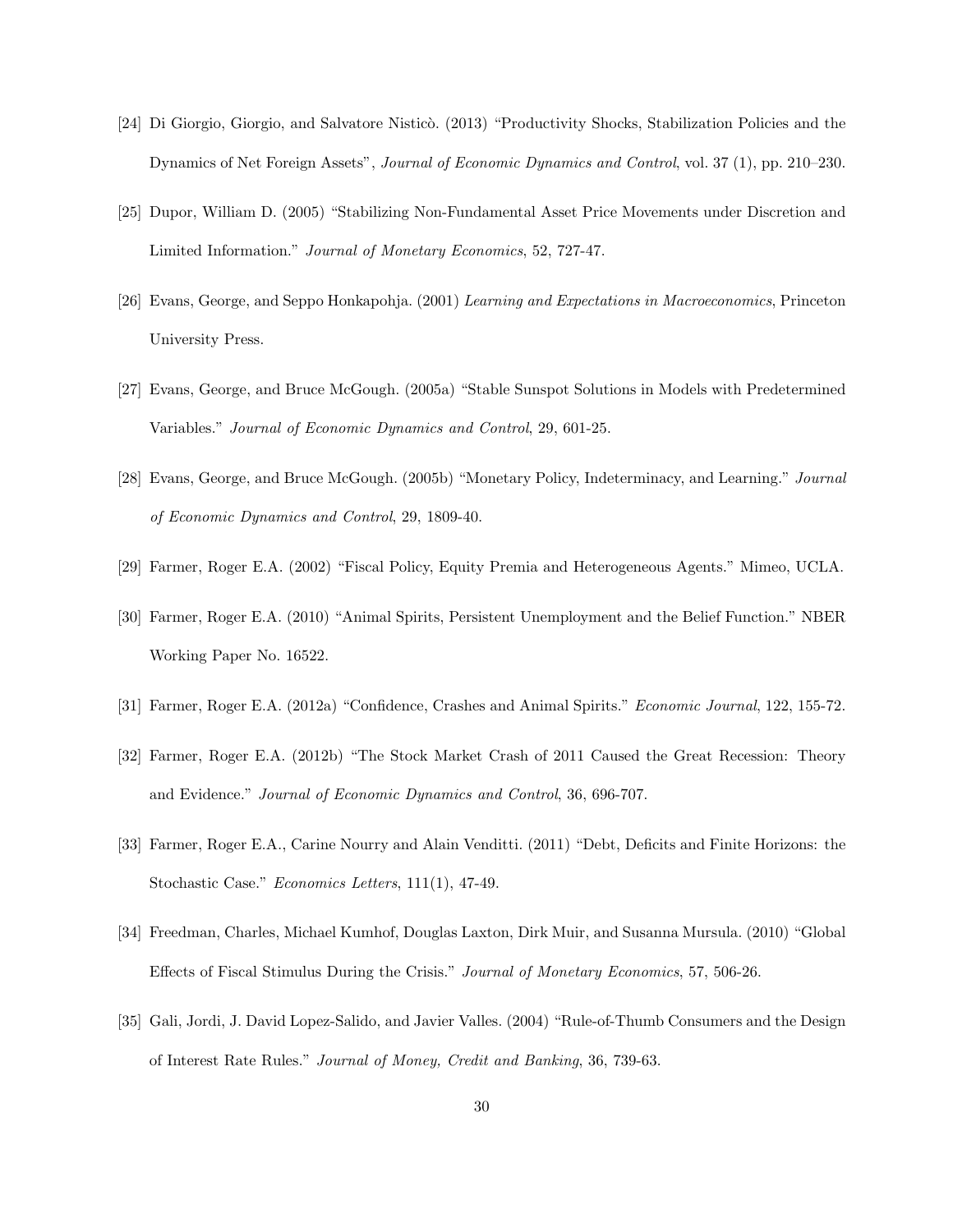- [36] Hall, Robert E. (2005) "Employment Fluctuations with Equilibrium Wage Stickiness." American Economic Review, 95, 50-65.
- [37] Imai, Susumu, and Michael P. Keane. (2004) "Intertemporal Labour Supply and Human Capital Accumulation." International Economic Review, 45, 601-41.
- [38] Jappelli, Tullio, and Luigi Pistaferri. (2010) "The Consumption Response to Income Changes." Annual Review of Economics, 2, 479-506.
- [39] Kozora, Matthew. (2010) "Shareholders investment horizon, ownership length and earning management." In Financial Policy and Ownership Stability, Ch. 2, Ph.D. Dissertation, R.H. Smith School of Business, University of Maryland.
- [40] Leith, Campbell and Simon Wren-Lewis. (2000) "Interactions Between Monetary and Fiscal Policy Rules." Economic Journal, 110, 93-108.
- [41] McCallum, Bennet T. (2003) "Multiple-solution Indeterminacy in Monetary Policy Analysis." Journal of Monetary Economics, 50, 1153-75
- [42] McCallum, Bennet T. (2009a) "Inflation Determination with Taylor Rules: Is New Keynesian Analysis Critically Flawed?" Journal of Monetary Economics, 56, 1101-09.
- [43] McCallum, Bennet T. (2009b) "Rejoinder to Cochrane." Journal of Monetary Economics, 56, 1114-15.
- [44] Midrigan, Virgiliu. (2010) "Menu Costs, Multi-product Firms and Aggregate Fluctuations." Econometrica, 79, 1139-80.
- [45] Nakamura, Emi, and Jón Steinsson. (2010) "Monetary Non-Neutrality in a Multisector Menu Cost Model." Quarterly Journal of Economics, 125, 961-1013.
- [46] Nisticò, Salvatore. (2011) "Optimal Monetary Policy and Stock Price Dynamics in a non-Ricardian DSGE Model." CASMEF Working Paper Series, N. 2011/07.